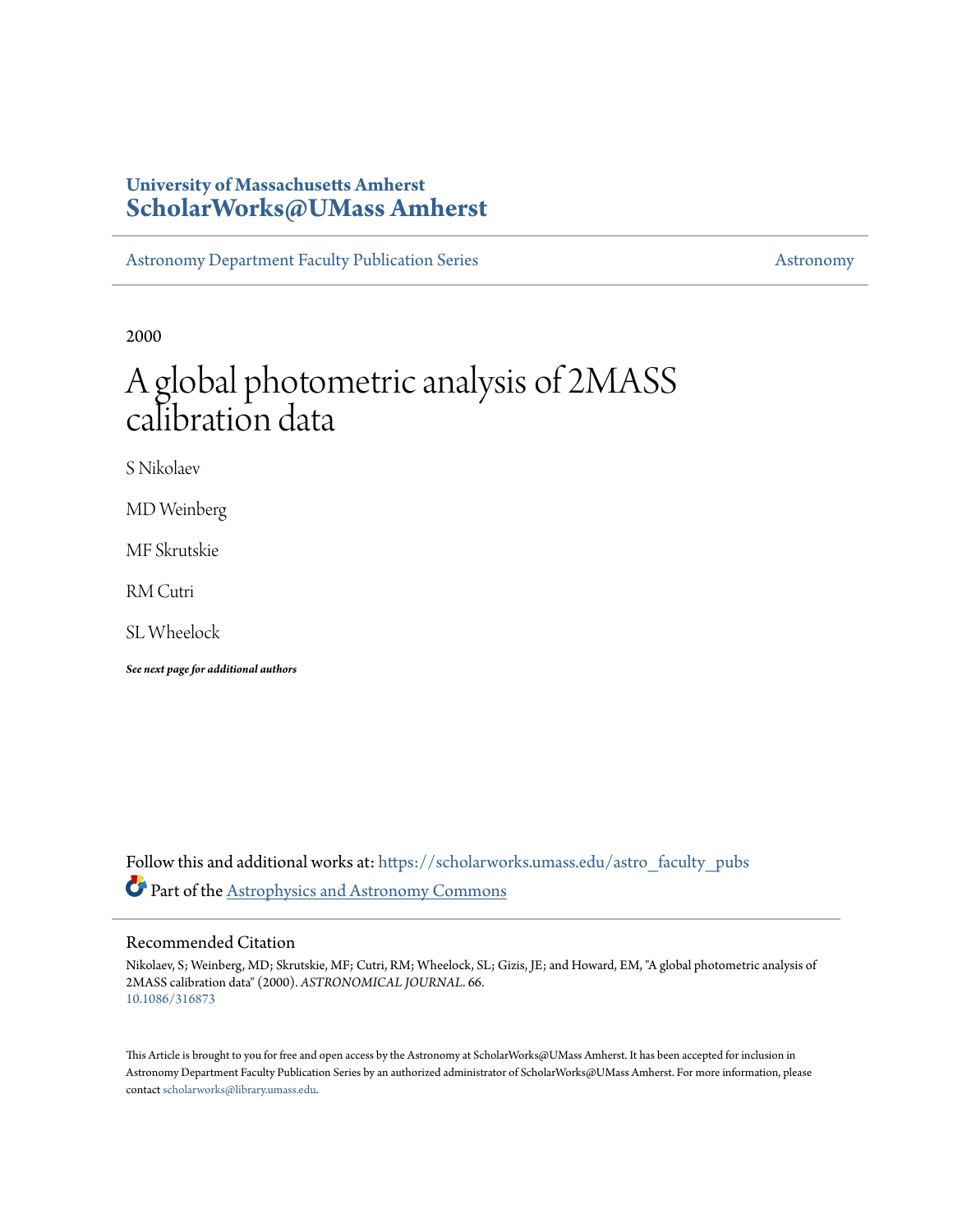# **Authors**

S Nikolaev, MD Weinberg, MF Skrutskie, RM Cutri, SL Wheelock, JE Gizis, and EM Howard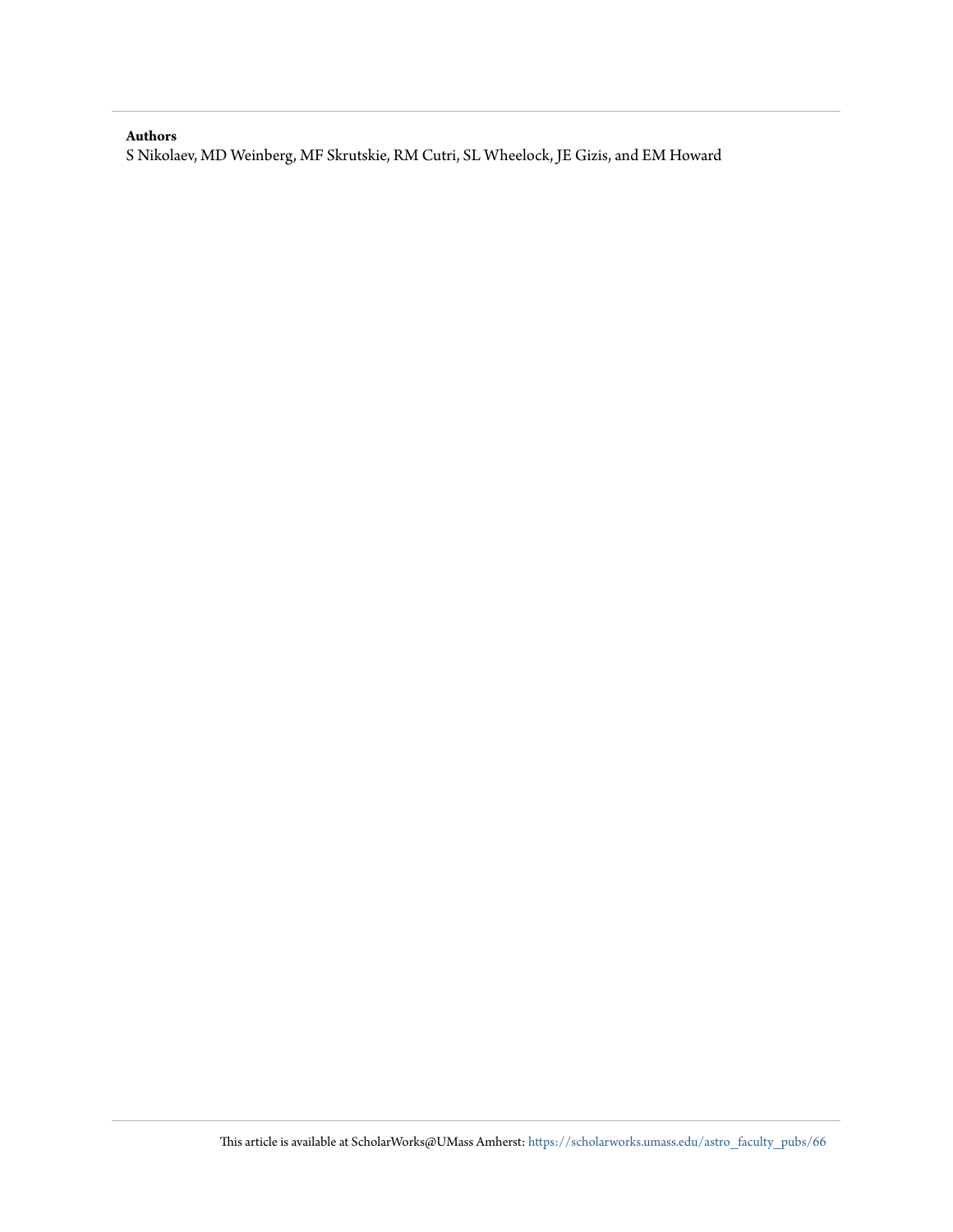# A Global Photometric Analysis of 2MASS Calibration Data

Sergei Nikolaev<sup>1</sup>, Martin D. Weinberg<sup>1</sup>, Michael F. Skrutskie<sup>1</sup>, Roc M. Cutri<sup>2</sup>, Sherry L. Wheelock<sup>2</sup>, John E. Gizis<sup>2</sup>, and Eric M. Howard<sup>1</sup>

# ABSTRACT

We present results from the application of a global photometric calibration (GPC) procedure to calibration data from the first 2 years of The Two Micron All Sky Survey (2MASS). The GPC algorithm uses photometry of both primary standards and moderately bright 'tracer' stars in 35 2MASS calibration fields. During the first two years of the Survey, each standard was observed on approximately 50 nights, with about 900 individual measurements. Based on the photometry of primary standard stars and secondary tracer stars and under the assumption that the nightly zeropoint drift is linear, GPC ties together all calibration fields and all survey nights simultaneously, producing a globally optimized solution. Calibration solutions for the Northern and Southern hemisphere observatories are found separately, and are tested for global consistency based on common fields near the celestial equator.

Several results from the GPC are presented, including establishing candidate secondary standards, monitoring of near-infrared atmospheric extinction coefficients, and verification of global validity of the standards. The solution gives long-term averages of the atmospheric extinction coefficients,  $A_J = 0.096, A_H = 0.026,$  $A_{K_s} = 0.066$  (North) and  $A_J = 0.092$ ,  $A_H = 0.031$ ,  $A_{K_s} = 0.065$  (South), with formal error of 0.001. The residuals show small seasonal variations, most likely due to changing atmospheric content of water vapor. Extension of the GPC to  $\sim$  100 field stars in each of the 35 calibration fields yields a catalog of more than two thousand photometric standards ranging from  $10^{th}$  to  $14^{th}$  magnitude, with photometry that is globally consistent to  $\sim 1\%$ .

*Subject headings:* methods: data analysis — standards — surveys

<sup>1</sup>Department of Astronomy, University of Massachusetts, Amherst MA 01003-4525

E-mail: nikolaev@redtail.astro.umass.edu, weinberg@osprey.astro.umass.edu, skrutski@north.astro.umass.edu, ehwd@kutath.astro.umass.edu

<sup>2</sup> Infrared Processing and Analysis Center, California Institute of Technology, Pasadena, CA 91125 E-mail: roc@ventus.ipac.caltech.edu, slw@castor.ipac.caltech.edu, gizis@whitesands.ipac.caltech.edu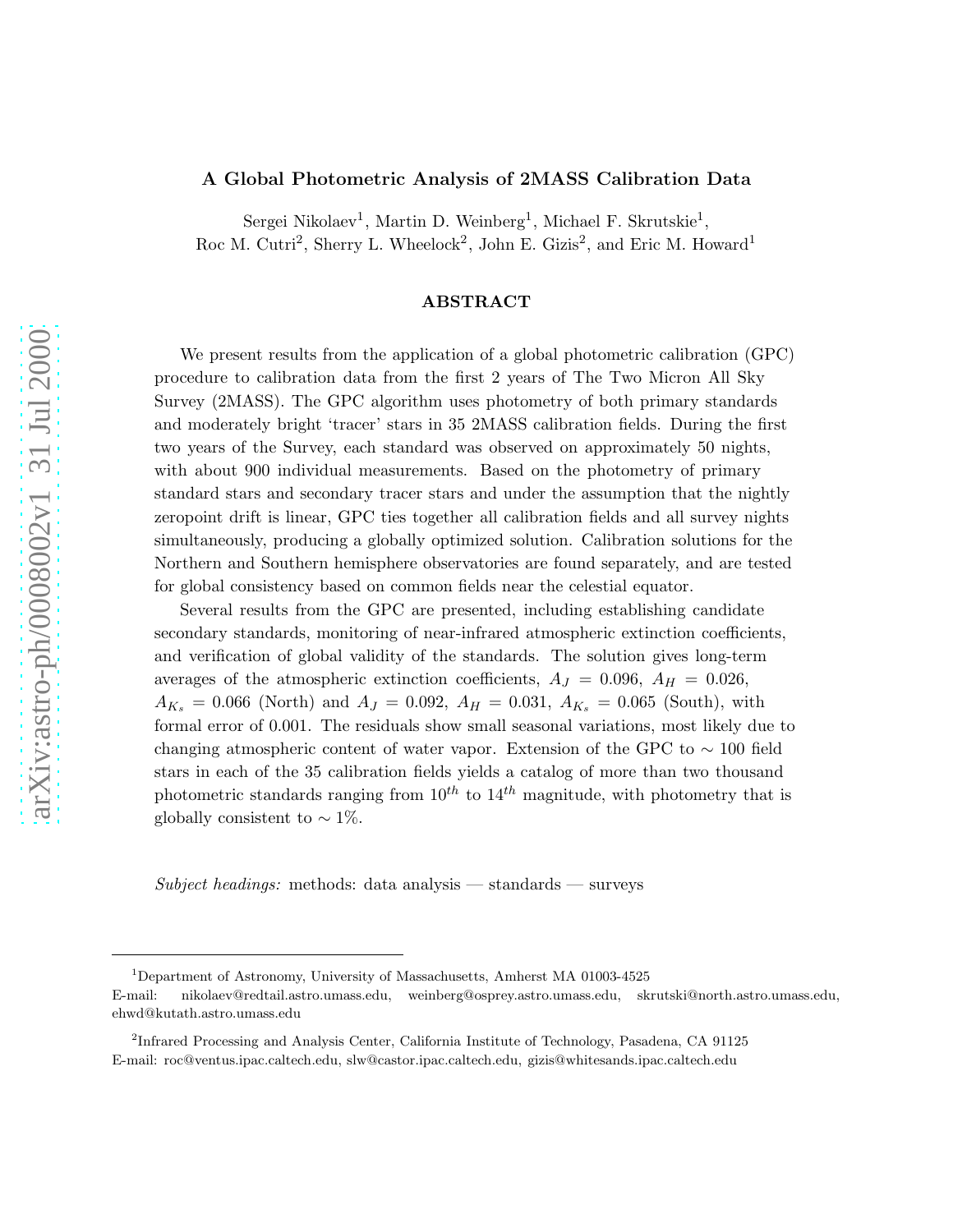#### 1. Introduction

<span id="page-3-0"></span>The Two Micron All Sky Survey (2MASS) maps the entire sky in three near-infrared (NIR) bands, J (1.25 $\mu$ m), H (1.65 $\mu$ m), and  $K_s^3$  (2.16 $\mu$ m). The survey operates in both hemispheres, with the Northern facility at Mt. Hopkins, AZ and the Southern site at Cerro Tololo, Chile. Both sites acquire data with nearly identical 1.3 m cassegrain equatorial telescopes optimized for efficient sky coverage. Each telescope is equipped with three NICMOS3 arrays capable of simultaneous observations in three NIR bands. The Northern 2MASS facility began routine survey observations in June 1997, while the Southern facility started in March 1998.

Nightly photometric calibration for 2MASS is derived using repeated observations of  $1° \times 8.5'$ calibration "fields" (see Table [1](#page-4-0)). Each hour, one of 40 calibration fields is scanned six times in the normal survey mode, providing six independent measurements of the standard stars in each field. The 2MASS calibration fields were selected initially to contain at least one "primary" calibration star drawn from the list of faint infrared standards published by Persson *et al.* (1998) and Casali & Hawarden (1992). One of the fields, 92049, does not contain an a priori standard star, but was selected to fill a gap in the right ascension coverage of the fields. Photometry for the calibration stars in this field was developed using the techniques described in §3.1 of this work. Table [1](#page-4-0) contains a listing of the 2MASS calibration fields and the a priori catalog magnitudes for the primary calibration stars in each. The fields centers listed are the coordinates of the primary calibration stars. The analysis described in this paper uses 2MASS pipeline source extractions and photometry from repeated observations of 35 of the calibration fields.

The paper has three major parts: §2, which introduces the global photometric calibration method and compares it to nightly calibration; §[3](#page-8-0), which presents the results of major applications of the procedure to 2MASS data; and §[4](#page-14-0), which restates and summarizes the main results of the analysis. The major applications of GPC are: (i) establishment of secondary standards  $(\S 3.1)$  $(\S 3.1)$  $(\S 3.1)$ , (ii) study of atmospheric extinction in near-infrared (§[3.2](#page-9-0)), and (iii) analysis of global consistency (§[3.3\)](#page-11-0). Technical aspects of the method are given in Appendix [A](#page-18-0).

#### 2. Global Photometric Calibration (GPC)

The purpose of *nightly* photometric calibration is to transfer instrumental magnitudes,  $m_{inst}$ , onto a uniform photometric system  $m_{cal}$ :

$$
m_{cal} = m_{inst} + C_1 - C_2 (X - 1), \tag{1}
$$

where  $C_1$  is the photometric zero point,  $C_2$  is the atmospheric extinction correction, and X is the airmass. Figure [1](#page-6-0) plots a typical night of calibration data, showing both the data points

<sup>&</sup>lt;sup>3</sup>The  $K_s$  band (pronounced 'K-short') is described in e.g., Persson *et al.* (1998).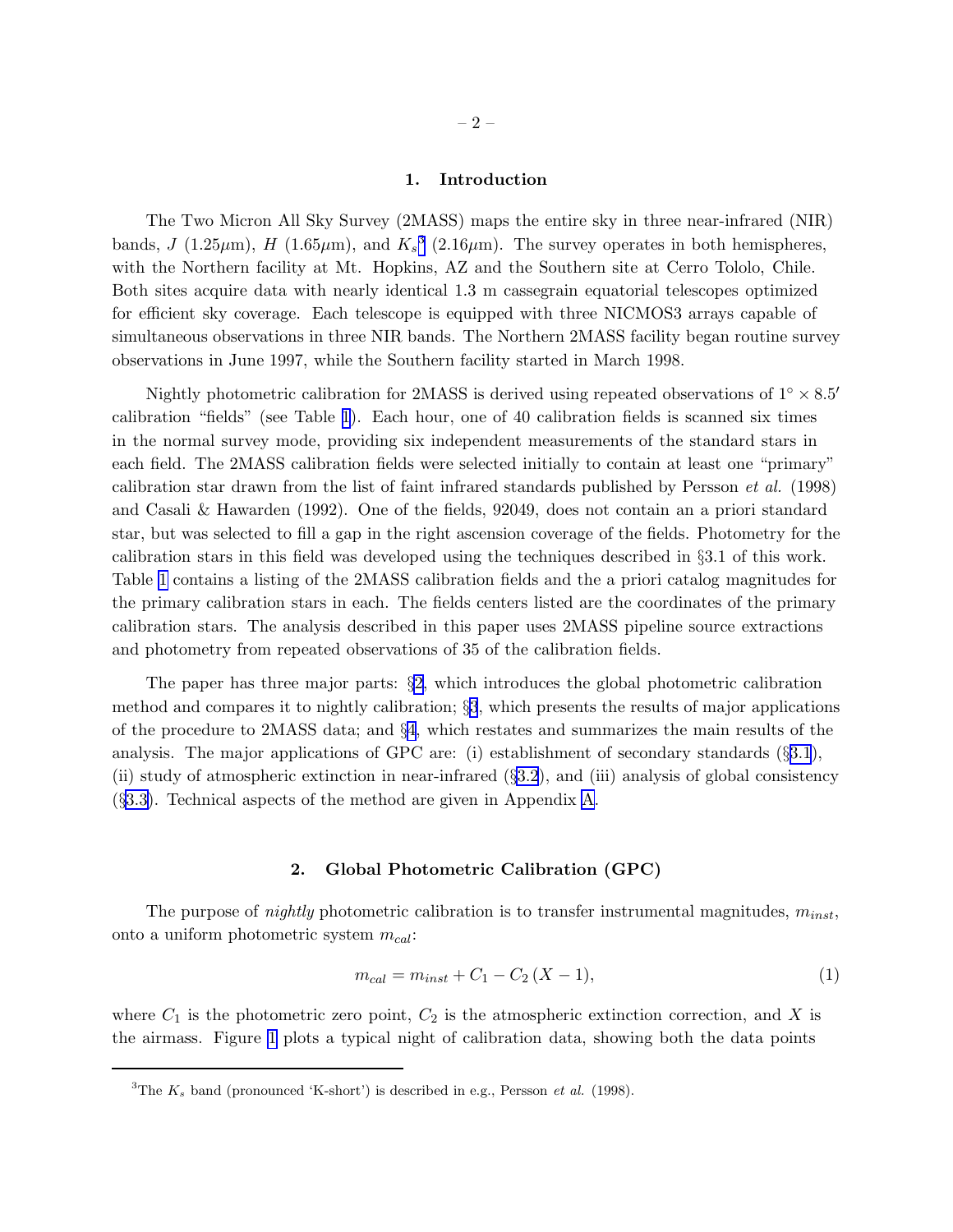<span id="page-4-0"></span>Table 1: 2MASS calibration fields. Each field is  $8.5' \times 1^{\circ}$ , centered on given coordinates of the fiducial standard. The equatorial fields are observed by both 2MASS facilities in the course of the survey to ensure uniformity between hemispheres. The listed magnitudes are the ones contained in the literature.

| Number                            | Name                    | R.A. (J2000.0) | Dec. $(J2000.0)$ | $\boldsymbol{J}$ | $\boldsymbol{H}$ | $K_s$      |           |  |  |
|-----------------------------------|-------------------------|----------------|------------------|------------------|------------------|------------|-----------|--|--|
|                                   |                         |                | Zenith (North):  |                  |                  |            | $N_{src}$ |  |  |
| $90091^{\rm a}$                   | $P091-D$                | 09:42:58.7     | $+59:03:43$      | 11.676           | 11.348           | 11.276     | $76\,$    |  |  |
| $90182^{\rm a}$                   | $P182-E$                | 18:39:33.8     | $+49:05:38$      | 12.106           | 11.774           | 11.701     | 253       |  |  |
| $90161^{\rm {a}}$                 | $P161-D$                | 07:00:52.0     | $+48:29:24$      | 11.695           | 11.418           | 11.369     | $192\,$   |  |  |
| $90290^{\rm a}$                   | $P290-D$                | $23:30:33.5$   | $+38:18:57$      | 11.641           | $11.362\,$       | 11.281     | $\,204$   |  |  |
| $90247^{\rm a}$                   | P247-U                  | 03:32:03.0     | $+37:20:39$      | $11.952\,$       | $11.626\,$       | 11.530     | 394       |  |  |
| $90272^{\rm a}$                   | P272-D                  | 14:58:33.2     | $+37:08:33$      | 11.632           | 11.284           | 11.214     | $74\,$    |  |  |
|                                   |                         |                |                  |                  |                  |            |           |  |  |
| $90266^{\rm a}$                   | $P266-C$                | 12:14:25.4     | $+35:35:56$      | 11.631           | 11.370           | 11.322     | $66\,$    |  |  |
| $90330^{\rm a}$                   | P330-E                  | 16:31:33.6     | $+30:08:48$      | 11.811           | 11.489           | 11.430     | 126       |  |  |
| $92409^{\rm e}$                   | Abell2409               | 22:00:28.0     | $+20:51:00$      |                  |                  |            | $252\,$   |  |  |
| Equatorial:<br>90067 <sup>b</sup> |                         |                |                  |                  |                  |            |           |  |  |
|                                   | $\rm M67$               | 08:51:14.1     | $+11:50:52$      | 13.013           | 12.724           | 12.662     | 425       |  |  |
| $90533^{\rm a}$                   | P533-D                  | 03:41:02.4     | $+06:56:13$      | 11.750           | 11.430           | 11.353     | 111       |  |  |
| $90565^{\rm a}$                   | P565-C                  | 16:26:42.7     | $+05:52:20$      | 12.171           | 11.903           | 11.840     | $189\,$   |  |  |
| $90191^{\rm c}$                   | <b>LHS191</b>           | 04:26:20.6     | $+03:37:25$      | 11.620           | 11.038           | 10.699     | 150       |  |  |
| 90004 <sup>b</sup>                | ${\rm FS4}$             | 01:54:37.8     | $+00:43:02$      | 10.573           | 10.328           | 10.294     | $83\,$    |  |  |
| $90893^{\rm a}$                   | S893-D                  | $23:18:10.1\,$ | $+00:32:55$      | 11.403           | $11.123\,$       | 11.063     | $86\,$    |  |  |
| 90013 <sup>b</sup>                | FS13                    | 05:57:07.6     | $+00:01:11$      | 10.524           | 10.201           | 10.149     | 374       |  |  |
| $90860^{\rm a}$                   | S860-D                  | 12:21:39.4     | $-00:07:13$      | 12.190           | 11.905           | 11.852     | 66        |  |  |
| $90867^{\rm a}$                   | S867-V                  | 14:40:58.0     | $-00:27:47$      | 12.023           | 11.681           | 11.610     | $99\,$    |  |  |
| $90868^{\rm c}$                   | T868-53850              | 15:00:26.4     | $-00:39:28$      | 11.595           | $10.991\,$       | 10.641     | 113       |  |  |
| $92026^{\rm c}$                   | LHS2026                 | 08:32:30.0     | $-01:34:14$      | $12.078\,$       | 11.485           | 11.149     | $206\,$   |  |  |
| $90021$ <sup>c</sup>              | BRI0021-0214            | 00:24:24.6     | $-01:58:22$      | 11.864           | 11.074           | 10.561     | $81\,$    |  |  |
| $90547^{\text{c,d}}$              | L547                    | 18:51:17.9     | $-04:16:28$      | 11.872           | 9.831            | 8.870      | 7302      |  |  |
| $90808^{\rm a}$                   | $\,$ S808-C $\,$        | $19:01:55.5$   | $-04:29:12$      | 10.936           | 10.620           | $10.545\,$ | $3575\,$  |  |  |
| $90813^{\rm a}$                   | S813-D                  | 20:41:05.2     | $-05:03:43$      | 11.473           | 11.137           | 11.077     | $276\,$   |  |  |
| $92202^{\rm c}$                   | BRI2202-1119            | $22:05:35.8$   | $-11:04:29$      | 11.666           | 11.077           | 10.736     | 117       |  |  |
| 92397 <sup>c</sup>                | LHS2397a                | 11:21:49.1     | $-13:13:13$      | 11.897           | 11.190           | 10.709     | 100       |  |  |
| Zenith (South):                   |                         |                |                  |                  |                  |            |           |  |  |
| $90009^{\rm c}$                   | Oph-n9a                 | $16:27:13.2$   | $-24:41:23$      | 15.381           | 12.278           | 10.733     | $\bf 244$ |  |  |
| $90312^{\rm a}$                   | $S312-T$                | 08:25:36.2     | $-39:05:58$      | 11.949           | 11.669           | 11.609     | 1358      |  |  |
| $90294^{\rm a}$                   | S294-D                  | 00:33:15.3     | $-39:24:10$      | 10.914           | 10.637           | 10.582     | $65\,$    |  |  |
| $90301^{\rm {a}}$                 | $S301-D$                | $03:26:53.9$   | $-39:50:38$      | 12.153           | 11.842           | 11.788     | $87\,$    |  |  |
| $90273^{\rm a}$                   | $S273-E$                | 14:56:52.0     | $-44:49:14$      | 11.301           | 10.896           | 10.850     | 661       |  |  |
| $90279^{\rm a}$                   | $\operatorname{S279-F}$ | 17:48:22.7     | $-45:25:45$      | 12.457           | 12.124           | 12.034     | 1846      |  |  |
| $90234^{\rm a}$                   | S234-E                  | 20:31:20.5     | $-49:38:59$      | 12.464           | 12.127           | 12.070     | 187       |  |  |
| $90217^{\mathrm{a}}$              | S217-D                  | 12:01:45.2     | $-50:03:10$      | 11.294           | 11.000           | 10.923     | $595\,$   |  |  |
| $90121^{\rm a}$                   | $S121-E$                | 06:29:29.4     | $-59:39:31$      | 12.114           | 11.838           | 11.781     | 207       |  |  |

<sup>a</sup>NICMOS Standards (Persson *et al.* 1998);

<sup>b</sup>UKIRT Faint Standards (Casali & Hawarden 1992);

<sup>c</sup>Faint Red Standards (Persson *et al.* 1998);

<sup>d</sup>Based on 2MASS observations, red standard L547 was found variable and was subsequently replaced by another star, selected from secondary standards, see §[3.1](#page-8-0).

e Internal calibration field defined by the 2MASS Project; contains no fiducial standard.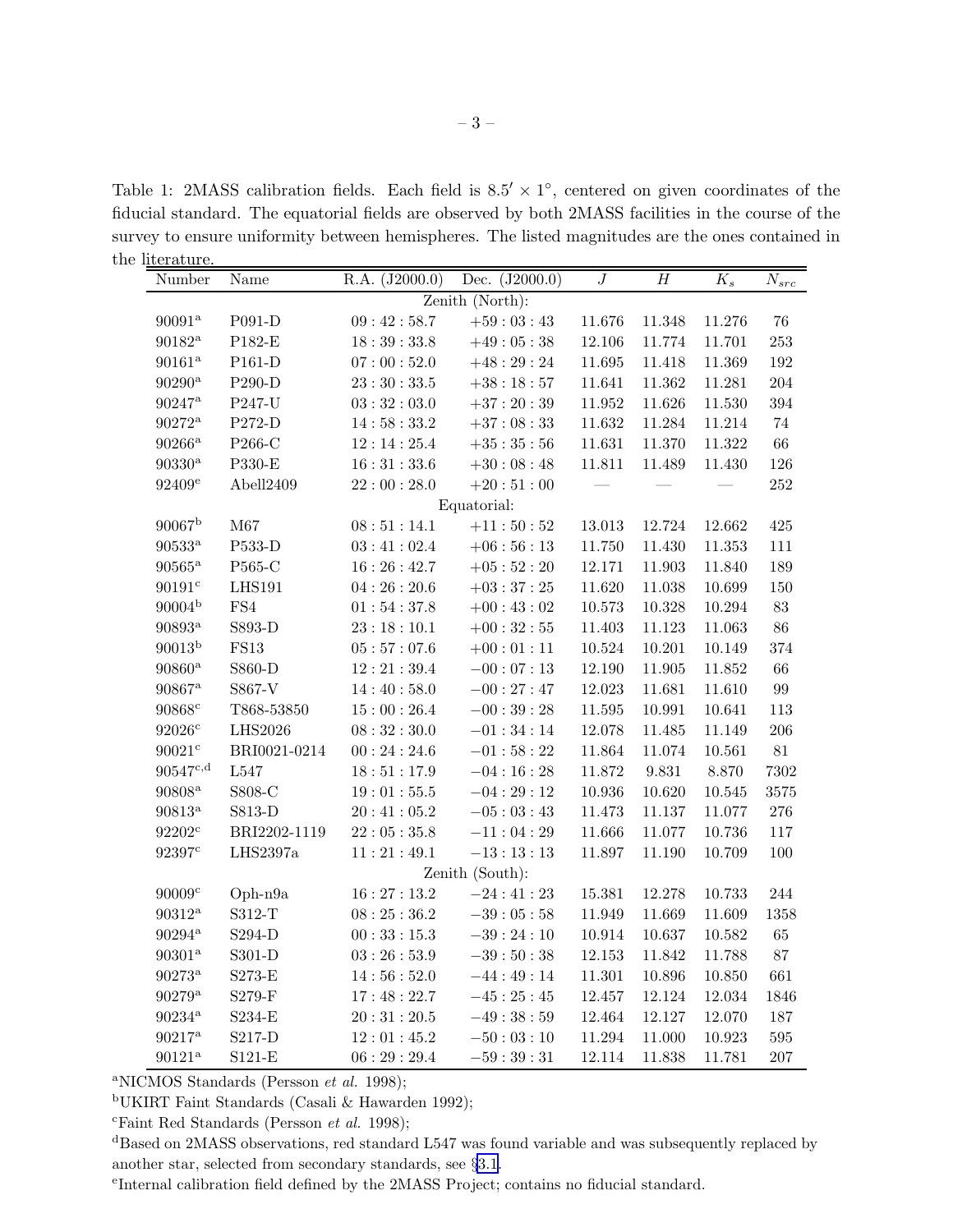<span id="page-5-0"></span>(photometry of primary standards) and the nightly calibration solution  $C_1$  (straight line). Each cluster of points in the nightly calibration plot is derived from one set of calibration observations. Each cluster consists of six data points which plot the zeropoint offset (i.e.,  $m_{cal} - m_{inst} + C_2 (X - 1)$  derived for each of the six apparitions of the primary calibration star. Because the Survey's 2.0" camera pixels are larger than the typical ~1" seeing disk, pixelization flux errors dominate the scatter of the bright primary standard observations and limit the rms uncertainty for multiple apparitions of bright stars in 2MASS observations to  $\sim 0.02 - 0.03$ magnitude – underscoring the advantage of using several flux calibrators in each field to minimize the zeropoint uncertainty of a single calibration observation.

Experience has shown that the nightly photometric zero point  $C_1$  is usually either a constant, or a linear function of time,  $C_1(t) = A + Bt$  $C_1(t) = A + Bt$  $C_1(t) = A + Bt$ . Equation (1) is written for a set of primary calibrators with known  $m_{cal}$  (Table [1](#page-4-0)), independently for each NIR band. Solving the calibration equation [\(1\)](#page-3-0) by a standard least squares algorithm produces a nightly photometric calibration solution, i.e. C<sup>1</sup> and  $C_2$ .

The main difference between nightly and *global* calibration procedures is in the scope of the data upon which the solution is based: the former derives the calibration parameters  $C_1$  and  $C_2$ from a single night of data, while the latter uses all survey nights. The calibration equation [\(1\)](#page-3-0) is the same in both cases, but for GPC it can be rewritten to underscore its global nature:

$$
m_{ijkn}^{inst} = m_{ik}^{cal} + a_n + b_n \Delta t_{jn} + A (X_{jn} - 1),
$$
\n(2)

where  $m_{ijkn}^{inst}$  is the instrumental magnitude of the  $i^{th}$  star in the  $k^{th}$  calibration field, observed at time moment  $t_j$  during the  $n^{th}$  survey night,  $m_{ik}^{cal}$  is the true photometric magnitude of the star,  $a_n$  and  $b_n$  are nightly photometric constants (one pair for each night), and  $\Delta t_{in}$  is the time offset between time  $t_j$  and midnight. The atmospheric extinction coefficient is now denoted by A. Equation (2) implicitly assumes that atmospheric extinction is constant. Seasonal variations in extinction coefficients (see §[3.2](#page-9-0)) are thereby smoothed and represented by their average values. The equation is applied to each photometric band separately and produces one solution for each band. Note that the global procedure does not rely on a priori knowledge of  $m_{cal}$ : the procedure can solve for these magnitudes as well. However, in that case the calibrated magnitudes will be determined to within an arbitrary constant offset.

The global calibration procedure (2) provides a better photometric solution than nightly calibration, since it minimizes residuals globally. The benefit of global calibration is conveyed by Figure [2](#page-7-0): each night's photometry is calibrated through nightly parameters  $a$  and  $b$ , tying fields observed that night to each other, and different nights are tied together by global parameters  $m^{cal}$ and A. For comparison, Figure [3](#page-7-0) shows the actual survey sky coverage of calibration fields as a function of time.

In practice, the set of equations (2) is written for a group of primary standards and so-called 'tracer' stars, selected among relatively bright field stars. The same number of tracers  $\mu$  is used in each calibration field. In principle, any number of tracers can be used to derive the global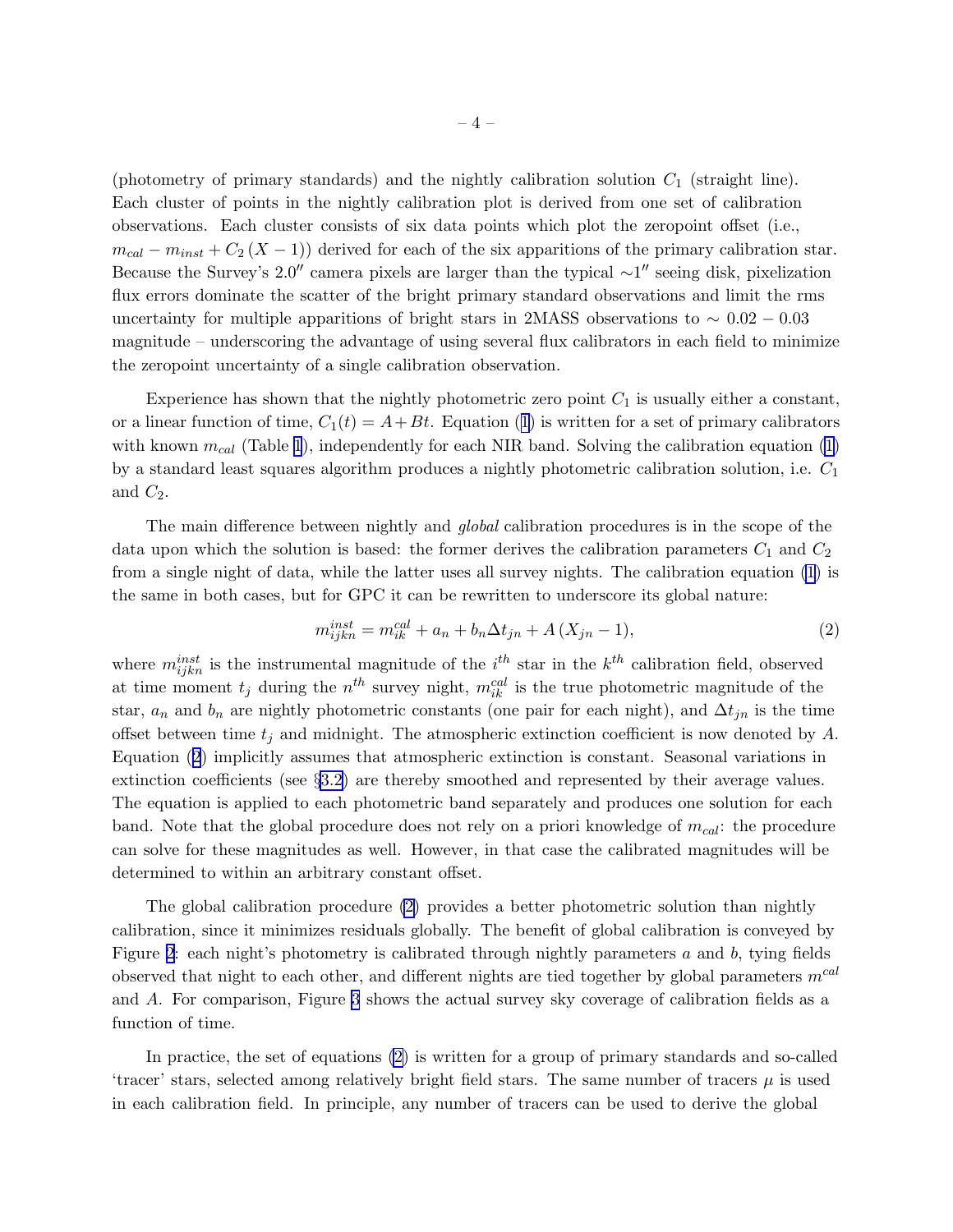<span id="page-6-0"></span>

Fig. 1.— Nightly calibration solutions in three bands for a typical night. The x-axis units are hours. Data points represent calibrated photometry of primary standards,  $m_{cal}-m_{inst}+C_2(X-1)$ , straight lines show photometric zero point  $C_1$  (see text). Calibration fields are indicated. Note the second order effect in J band (non-linear behavior of sensitivity), which is not addressed by the procedure but tends to be small.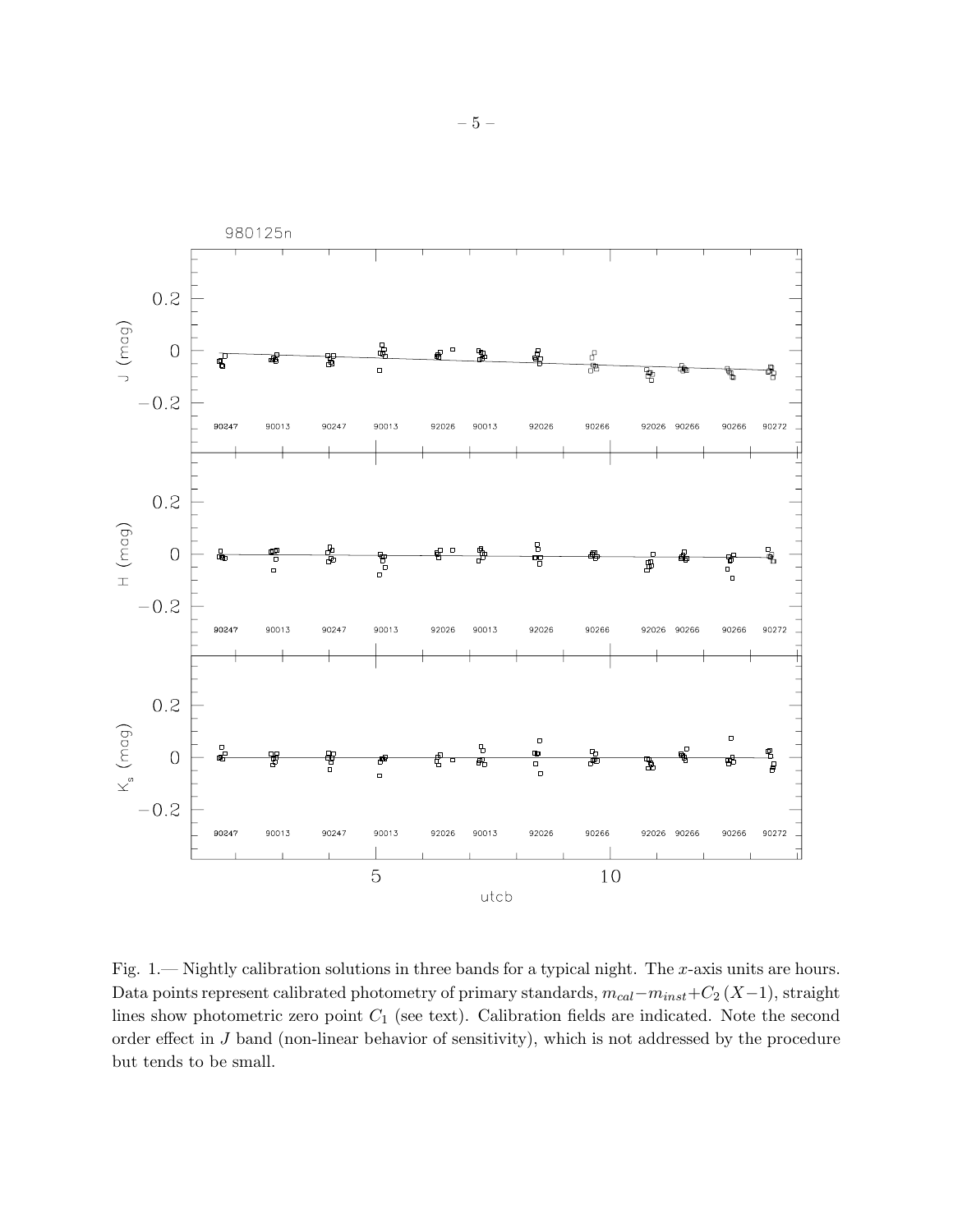<span id="page-7-0"></span>

Fig. 2.— The essence of global calibration: photometry is bootstrapped for all fields, sources and nights (see text).



Fig. 3.— 2MASS calibration coverage as the function of survey day (survey day '0' is defined to be March 1, 1997 UT). The R.A. coordinates of the calibration fields are shown as they are observed in the course of the survey (cf. Figure 2). Crosses and circles denote calibration fields observed by Northern and Southern 2MASS facilities, respectively.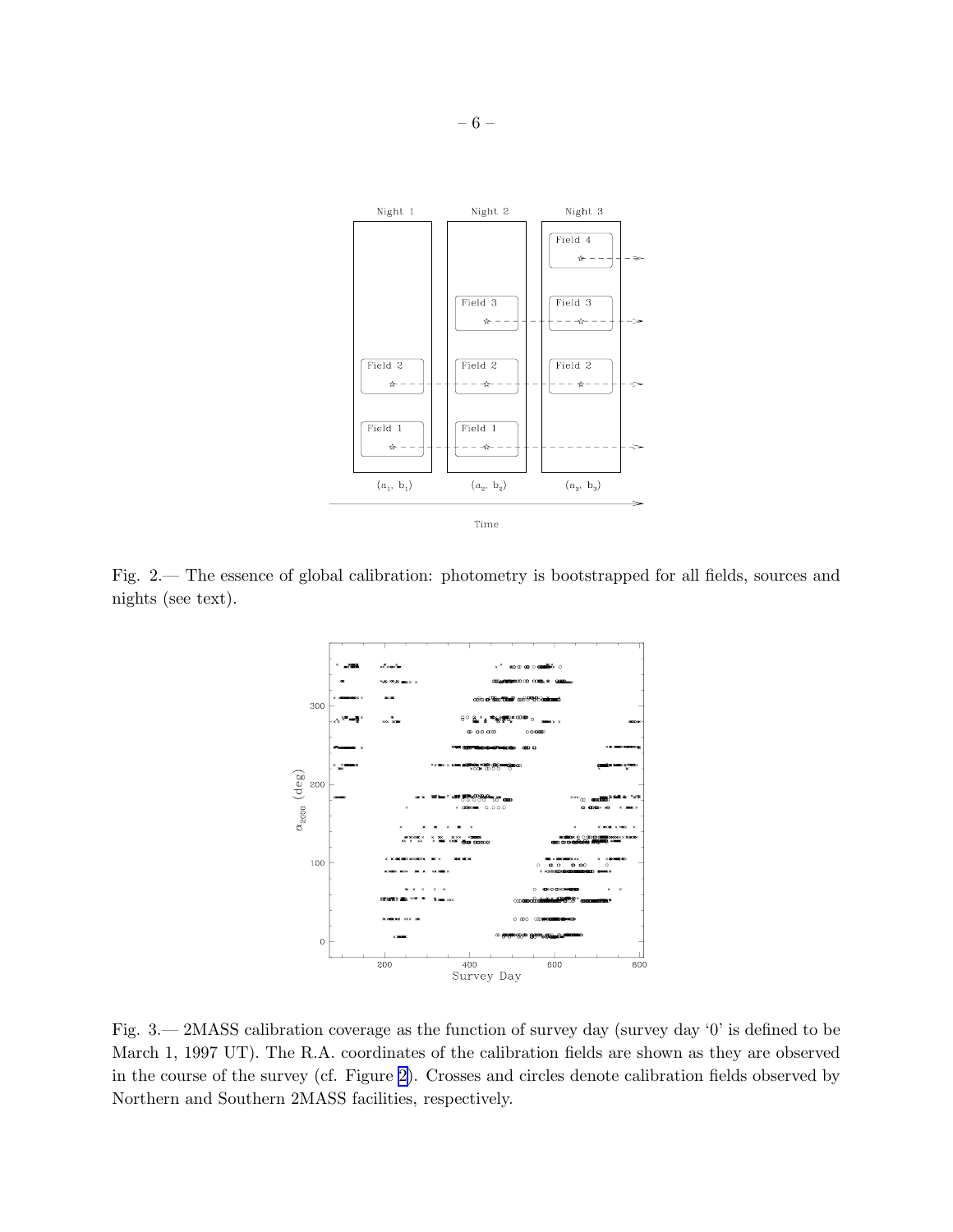<span id="page-8-0"></span>calibration solution. However, the large data sets associated with the problem prohibit using more than a few tracers per calibration field. The set of equations is solved by a standard linear least squares algorithm (see [A](#page-18-0)ppendix A), producing a set of photometric nightly constants  $a_n$ ,  $b_n$  for all survey nights, values of atmospheric extinction  $A$ , and calibrated magnitudes  $m^{cal}$  for primary standards and tracer stars. Once photometry is established for the primary and tracer stars in the field, it can be directly applied to any of the other stars in the field.

# 3. Applications of GPC

This section lists several applications of the global photometric calibration: establishment of secondary standards, study of atmospheric extinction and demonstration of temporal and spatial consistency. The discussion in this section is based on a global calibration solutions for Northern data taken from May 1997 to May 1999, and Southern data from March 1998 to February 1999. Calibration solutions for North and South are calculated separately and compared through common calibration fields. The global solution was obtained in two steps. First, we obtained a preliminary calibration solution based on the entire set of nights. This preliminary solution was used to create nightly calibration plots similar to the one shown in Figure [1.](#page-6-0) The nightly plots were examined and the few with maximal deviations  $> 0.05$  mag from the linear behavior were removed from the data set. We then reran the procedure on the new 'clean' data to obtain the final calibration solution. Northern data consisted of a total of 14,833 calibration scans of 26 fields taken on 298 nights. Solving equation [\(2](#page-5-0)) by a linear least squares algorithm amounts to inverting a sparse 37758  $\times$  675 matrix. The dimensions of the matrix,  $N \times M$ , are the total number of observations N and the number of free parameters,  $M = k(\mu + 1) + 2n + 1$ , where k is the number of calibration fields,  $\mu$  is the number of tracer stars in each field, and n is the number of survey nights. In the Southern data, there are 227 observing nights for 26 fields (11945 total calibration scans) and the solution is found by inverting a smaller,  $33407 \times 533$  matrix. Both hemispheric solutions are obtained based on the photometry of fiducial tracers and two tracer stars in each calibration field (i.e.,  $\mu = 2$  $\mu = 2$ ). In solving equation (2), we look for an unconstrained solution (i.e. calibrated magnitudes of primary standards are free parameters; see §[A\)](#page-18-0), to ensure no bias enters from the known magnitudes of primary standards. Because the solution is unconstrained, the GPC calibrated magnitude system will have an arbitrary constant offset in each band. The offset for each band is found from averaging the difference between GPC solution and a priori catalog magnitudes of the fiducial standards in Table [1](#page-4-0). The GPC system magnitudes for the primary standards in each field are given in Table [3.](#page-20-0)

#### 3.1. Secondary Standards

To establish candidate secondary standards in the calibration fields, we apply the GPC solution to additional field stars. In order to exclude variable stars, secondary standard candidates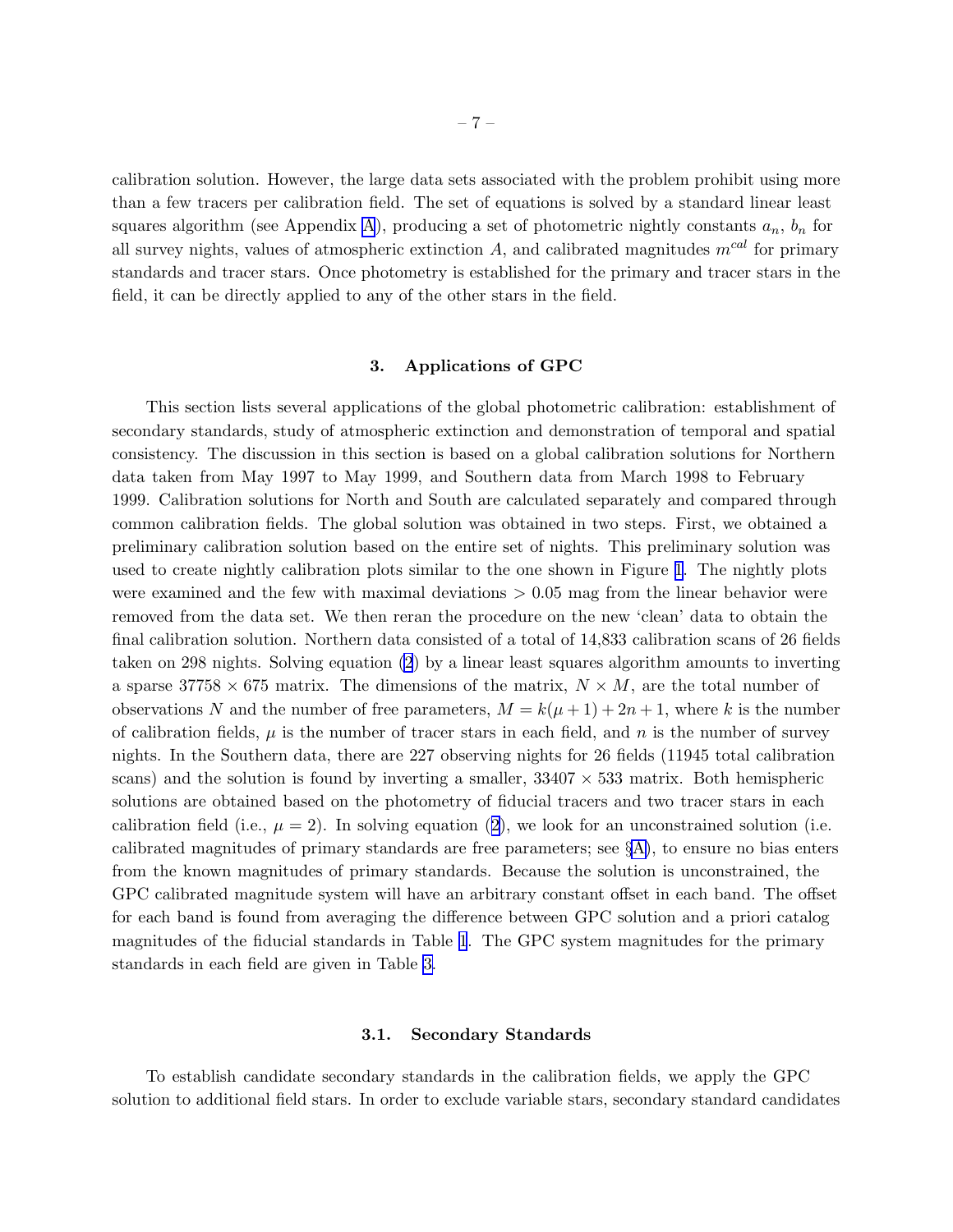<span id="page-9-0"></span>must have a low rms uncertainty,

$$
\sigma = \sqrt{\frac{1}{N} \sum_{i=1}^{N} (m_i - \overline{m})^2},\tag{3}
$$

where  $N$  is the number of individual observations (scans) of a source. To ensure the statistical significance, we keep only the candidates with  $N > 100$ . Figure [4](#page-10-0) shows the pooled rms plots for all solutions. Each point in the plot represents a single star. Dashed lines, which indicate the adopted thresholds for rms error  $\sigma$ , were obtained by fitting a fourth-order polynomial<sup>4</sup>  $f(m)$  to the data and adjusting its intercept point so that the number of points below the curve is 66%  $(1\sigma)$  of the total. Toward fainter magnitudes  $f(m)$  rises sharply, so we modify our  $\sigma$ -threshold to pick sources with

$$
\sigma < \min\left\{f(m), 0.05\right\}.
$$

The above selection criteria produce a sample of low-variance stars, which are good candidates for secondary standards. The high-variance sources that fail our  $\sigma$ -criterion are often variable stars, which can be reliably identified by examining their light curves.

After applying the GPC solution to each hemisphere, we obtain two lists of candidate secondaries, one for each hemisphere. The magnitudes of stars in equatorial fields observed from both hemispheres are merged using variance weighted average:

$$
m = \frac{\left(\frac{m_N}{\sigma_N^2} + \frac{m_S}{\sigma_S^2}\right)}{\left(\frac{1}{\sigma_N^2} + \frac{1}{\sigma_S^2}\right)},\tag{4}
$$

where  $m_N$  and  $m_S$  are average magnitudes for the star in the Northern and Southern solutions, and  $\sigma_N$ ,  $\sigma_S$  are respective root variances. The list of 2177 candidate secondary standards for all calibration fields is given in Table [3](#page-20-0) in Appendix [B](#page-19-0). This list is used by the 2MASS Project to select a subset of unconfused point sources for actual calibration of 2MASS data.

#### 3.2. Atmospheric Extinction Coefficients

The GPC solution provides an estimate of the atmospheric extinction in all three bands. The atmospheric extinction in the near-infrared is caused primarily by molecular bands of  $H_2O$  (Hall & Genet 1982, Mountain *et al.* 1985) and, to a lesser extent, by  $CO_2$  (Manduca & Bell 1979). In equation  $(2)$  $(2)$  $(2)$  extinction enters through the coefficient A, which represents the average value of the atmospheric extinction over the period sampled (one number for each band). To decouple the

<sup>&</sup>lt;sup>4</sup>A third-order polynomial was used in  $K_s$  band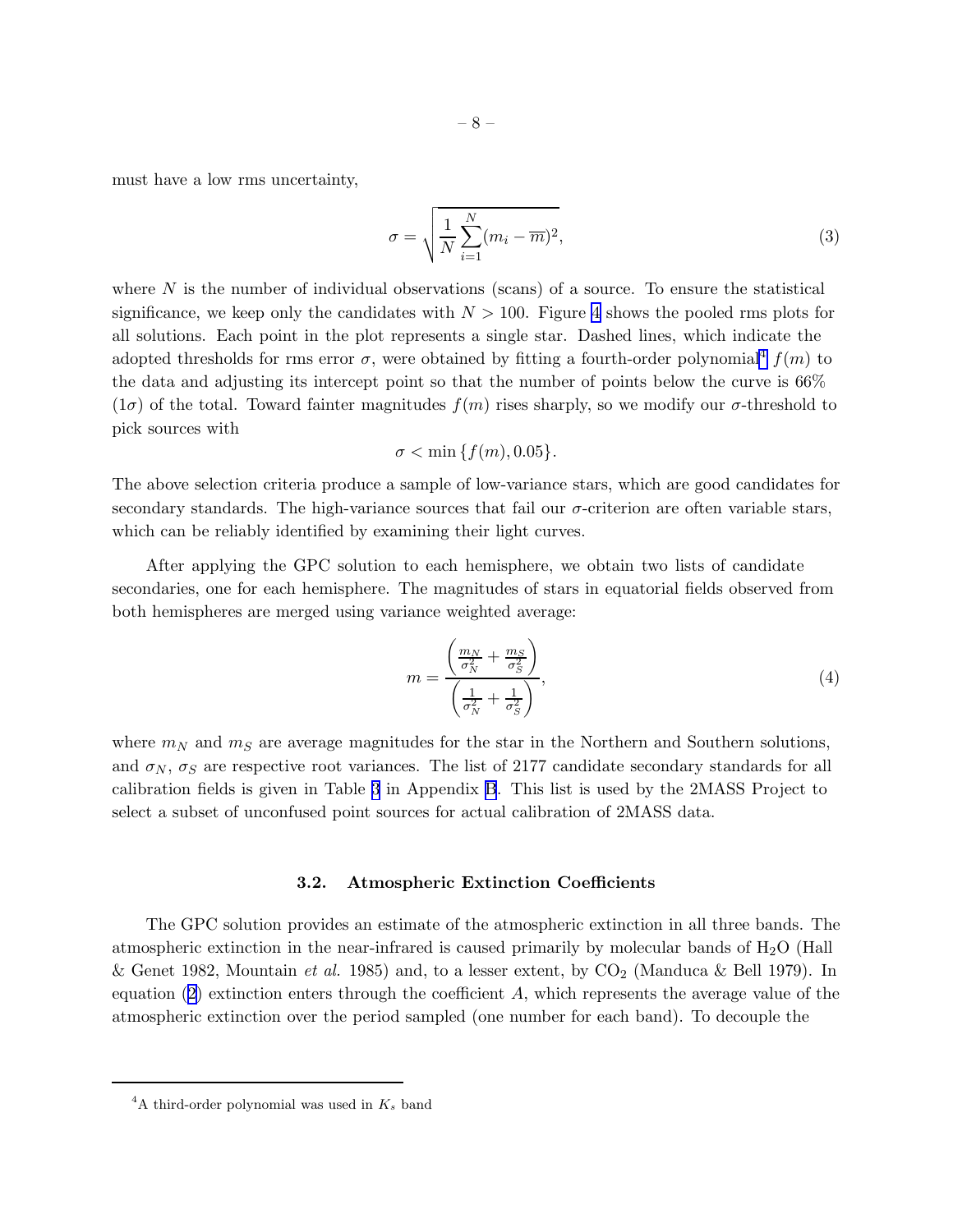<span id="page-10-0"></span>

Fig. 4.— Pooled rms error <sup>p</sup>lots for both hemispheric solutions. *Top row:* Northern solution; *Bottom row:* Southern solution. Each dot represents one star. Dashed lines show the adopted thresholds (see text).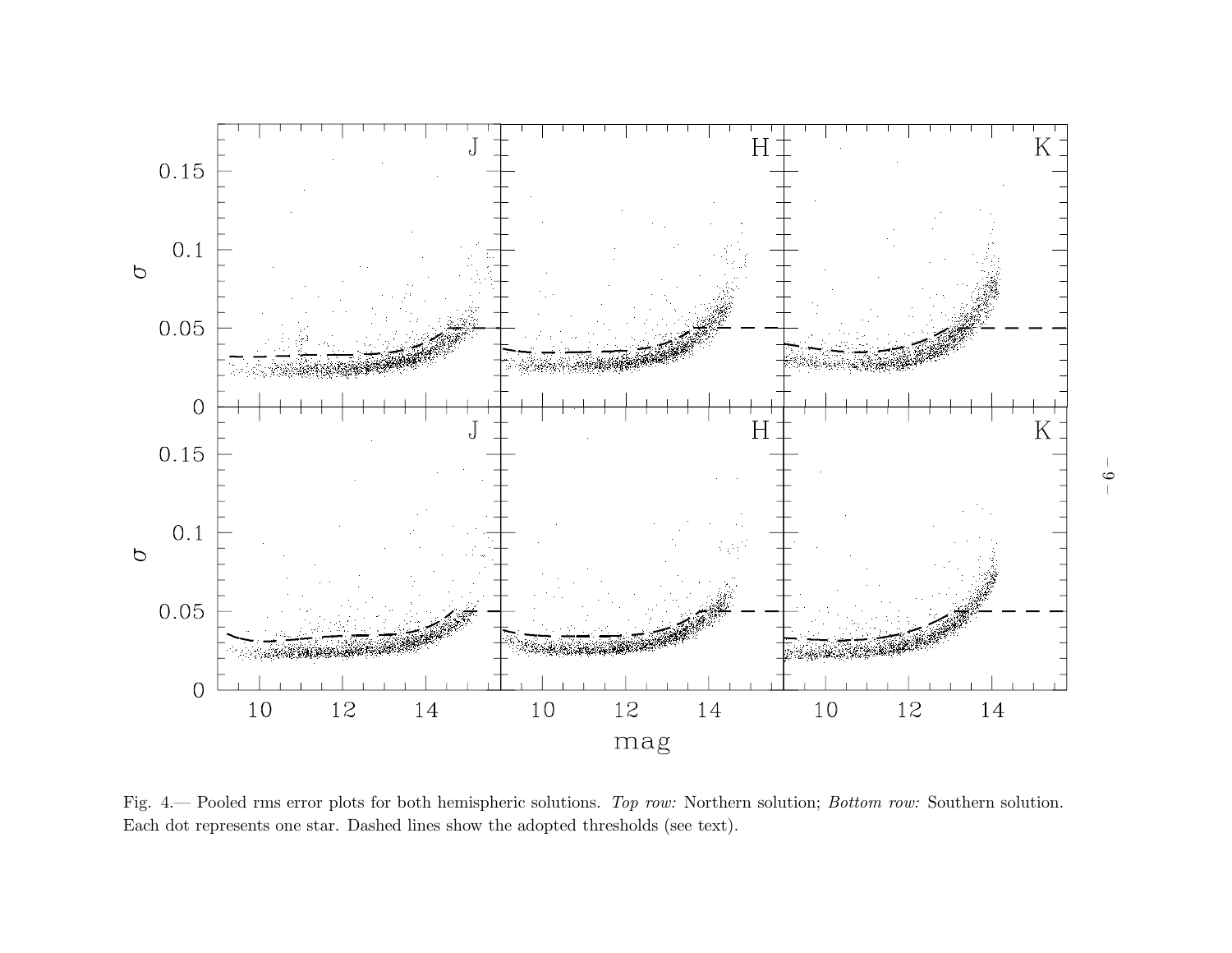<span id="page-11-0"></span>atmospheric extinction parameters from photometric zero points (sensitivities), the observations during each night span a range of air masses  $(X)$ . A more detailed model for atmospheric extinction, for example involving a periodic function to mimic seasonal variations, could also be considered in equation ([2](#page-5-0)). However, any extinction model can be devised and applied a posteriori, once we compute the residuals between the regressed data and the observations,  $\Delta m = m_{cal} - m_{inst}$ . One such model is presented in §3.3.

The atmospheric extinction coefficients for North and South produced by GPC are given in Table 2, which also lists CTIO values from Frogel (1995). The uncertainties in extinction coefficients are random errors, obtained by inversion of the Hessian matrix. The values listed in the table are consistent at the 2 −  $\sigma$  level. Figure [5](#page-12-0) shows the residuals  $m_{inst} - m_{cal} - a - b\Delta t$  as a function of airmass. The slopes of the linear regression lines are the mean extinction coefficients.

Given the time baseline of 2MASS and the homogeneity and accuracy of 2MASS photometric data, we have a great opportunity for studying atmospheric extinction in the near-infrared over the period of more than a year. Figure [6](#page-13-0) shows the seasonal variations in atmospheric extinction. The monthly averages were derived by, first, calculating the residuals without the extinction term for each month separately, and then, by fitting a straight line to the distribution of residuals as a function of the airmass. While some scatter is present in Figure [6](#page-13-0), the overall behavior of monthly extinction averages is in agreement with expectations. The water vapor content in the atmosphere peaks during Northern spring and summer, which leads to higher atmospheric extinction in the North during that season. The amplitude of the seasonal changes is about 0.02 magnitudes/airmass.

#### 3.3. Global Consistency

The global consistency of the solution can be assessed from the analysis of residuals as a function of spatial coordinate (spatial uniformity) or time (temporal uniformity). In this section,

Table 2: Atmospheric extinction coefficients and mean squared norms of the residual vectors from GPC. The extinction coefficients are in magnitudes per unit airmass. The CTIO values from Frogel (1998) are listed for comparison.

| $\frac{1}{2}$ |            |                     |                             |  |  |  |  |
|---------------|------------|---------------------|-----------------------------|--|--|--|--|
| Band          | Hemisphere | 2MASS $A_{\lambda}$ | Frogel $A_{\lambda}$ , CTIO |  |  |  |  |
| $\cdot$       | North      | $0.096 \pm 0.001$   |                             |  |  |  |  |
| $\cdot$       | South      | $0.092 \pm 0.001$   | $0.100 \pm 0.024$           |  |  |  |  |
| H             | North      | $0.026 \pm 0.001$   |                             |  |  |  |  |
| H             | South      | $0.031 \pm 0.001$   | $0.055 \pm 0.021$           |  |  |  |  |
| $K_s$         | North      | $0.066 \pm 0.001$   |                             |  |  |  |  |
| $K_s$         | South      | $0.065 \pm 0.001$   | $0.085 \pm 0.018$           |  |  |  |  |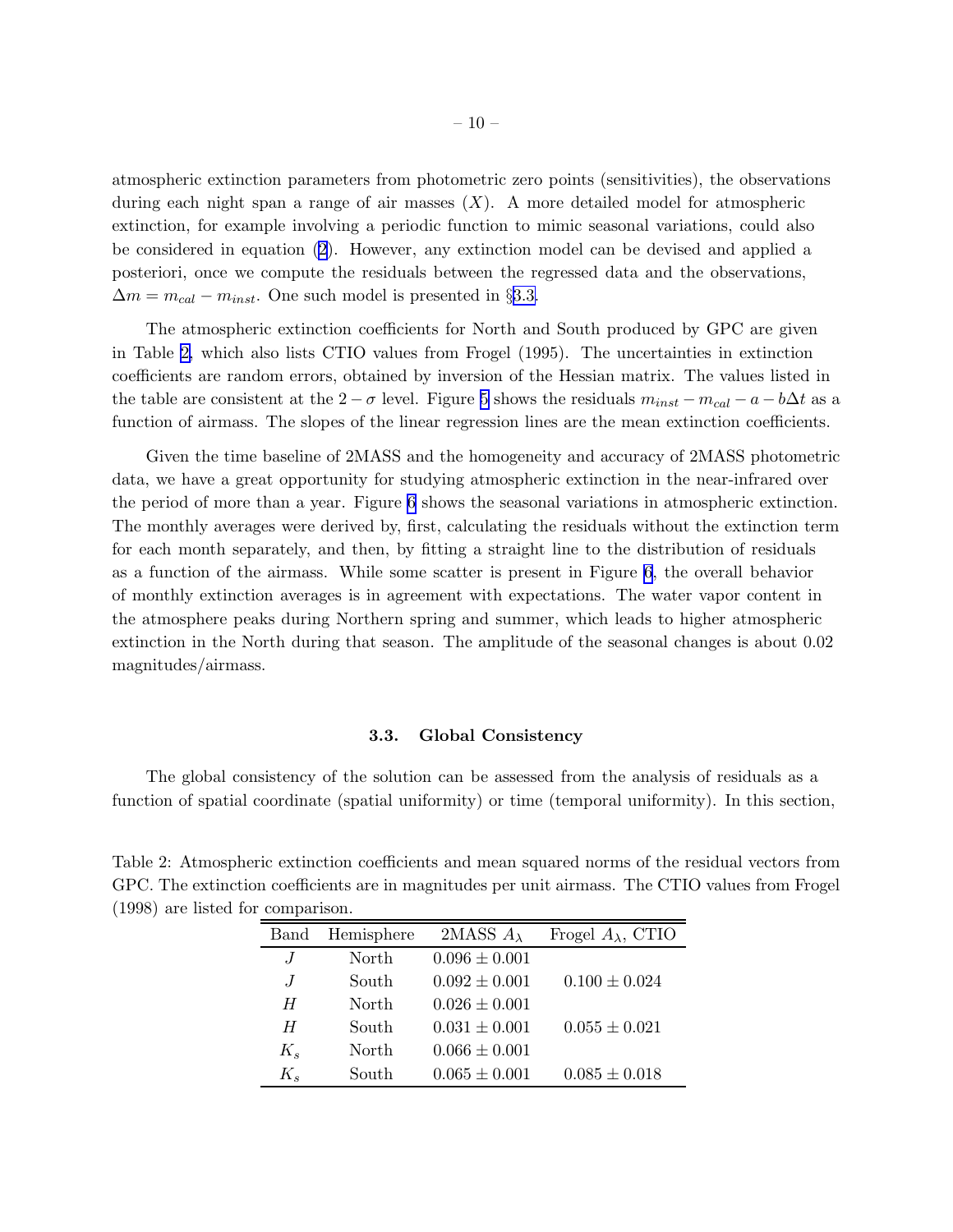<span id="page-12-0"></span>

Fig. 5.— Density plots of the residuals (without the extinction term) as a function of the airmass. *Left:* Northern solution; *Right:* Southern solution. Vertical axis is in units of magnitudes. Contour levels are logarithmic, corresponding to point density of 0.3, 1, 3, 10 and 30  $\text{mag}^{-1}$  airmass<sup>-1</sup>. The slopes of the straight lines are the derived mean atmospheric extinction coefficients listed in Table [2](#page-11-0).

we present the results of two such analyses. First, we examine the uniformity of the standards between the hemispheres, from looking at residuals  $\Delta m = m_{North} - m_{South}$  for common calibration fields. Then, we test spatial and temporal uniformity by comparing the calibrated magnitudes of primary standards (derived from GPC) with literature photometry.

# *3.3.1. North vs. South Uniformity*

The linearity of the GPC solution is demonstrated in Figure [7](#page-14-0), which shows the difference between catalog and GPC magnitudes for primary standards as a function of the catalog magnitude. The figure shows that the absolute value of the difference for most primaries is less than 0.02 magnitude, i.e. consistent with zero. The absence of any trends in these data demonstrates the linearity of the GPC solution. Note that the results of such comparison are limited by the accuracy of input catalog since the errors in the fiducial magnitudes of primary standards are propagated unchanged. In fact, the good agreement demonstrates the high accuracy of the input catalog.

The comparison of the photometry between the hemispheres is carried out in equatorial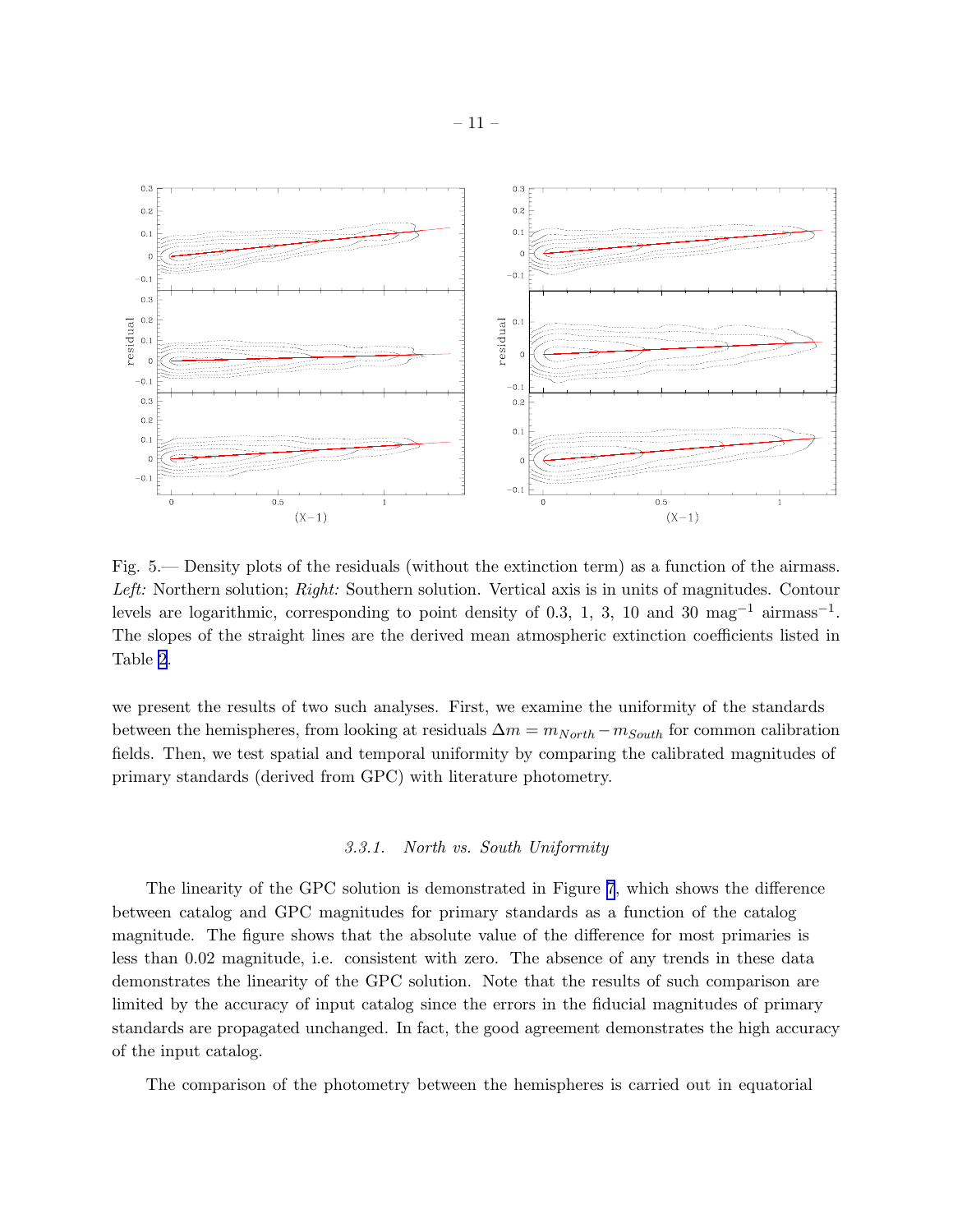<span id="page-13-0"></span>

Fig. 6.— Seasonal variations in the atmospheric extinction (in mag/airmass) in the North (*left panel*) and in the South (*right panel*). Monthly average coefficients in  $J$ ,  $H$ , and  $K_s$  are plotted with triangles, squares, and circles, respectively. The errors are indicated. Horizontal dashed lines show global averages in three bands derived from the respective GPC solutions. No August data for the Northern solution were available.

fields (see Table [1](#page-4-0)). Data from each hemisphere were calibrated separately by unconstrained GPC. The solutions (nightly photometric constants a and b, and extinction parameter  $A$ ) were applied to the 100 brightest stars in each calibration field. Figure [8](#page-15-0) shows the difference between calibrated magnitudes of common stars as the function of coordinate. Except for a few outliers, the largest excursions for individual secondary standards (crosses) are bounded by  $\Delta m < 0.04$ , while the largest excursions for the primary standards (squares) are less than 0.02 mag. The mean differences for the photometry of common standards (squares in Figure [8](#page-15-0)) are  $0.002 \pm 0.007$  $(J)$ ,  $-0.002 \pm 0.007$  (H), and  $-0.001 \pm 0.008$  (K<sub>s</sub>). The plot of North-South photometric offset vs. declination displays a slight trend of unknown origin. The slopes of the corresponding regression lines in J, H, and  $K_s$  are  $(-4.9 \pm 0.9) \times 10^{-4}$  mag/deg,  $(-7.5 \pm 0.9) \times 10^{-4}$  mag/deg, and  $(-3.9 \pm 0.6) \times 10^{-4}$  mag/deg, respectively. The same regression analysis using primary standards only gives slopes consistent with zero at the  $2\sigma$  level: the corresponding slopes are  $(-4.9 \pm 2.8) \times 10^{-4}$  in J,  $(-5.2 \pm 2.8) \times 10^{-4}$  in H, and  $(-0.4 \pm 3.5) \times 10^{-4}$  in  $K_s$ . Figure [9](#page-16-0) shows the same residuals as in Figure [8](#page-15-0), except as a function of magnitude in the North. The slopes of the regression lines in all three bands are consistent with zero.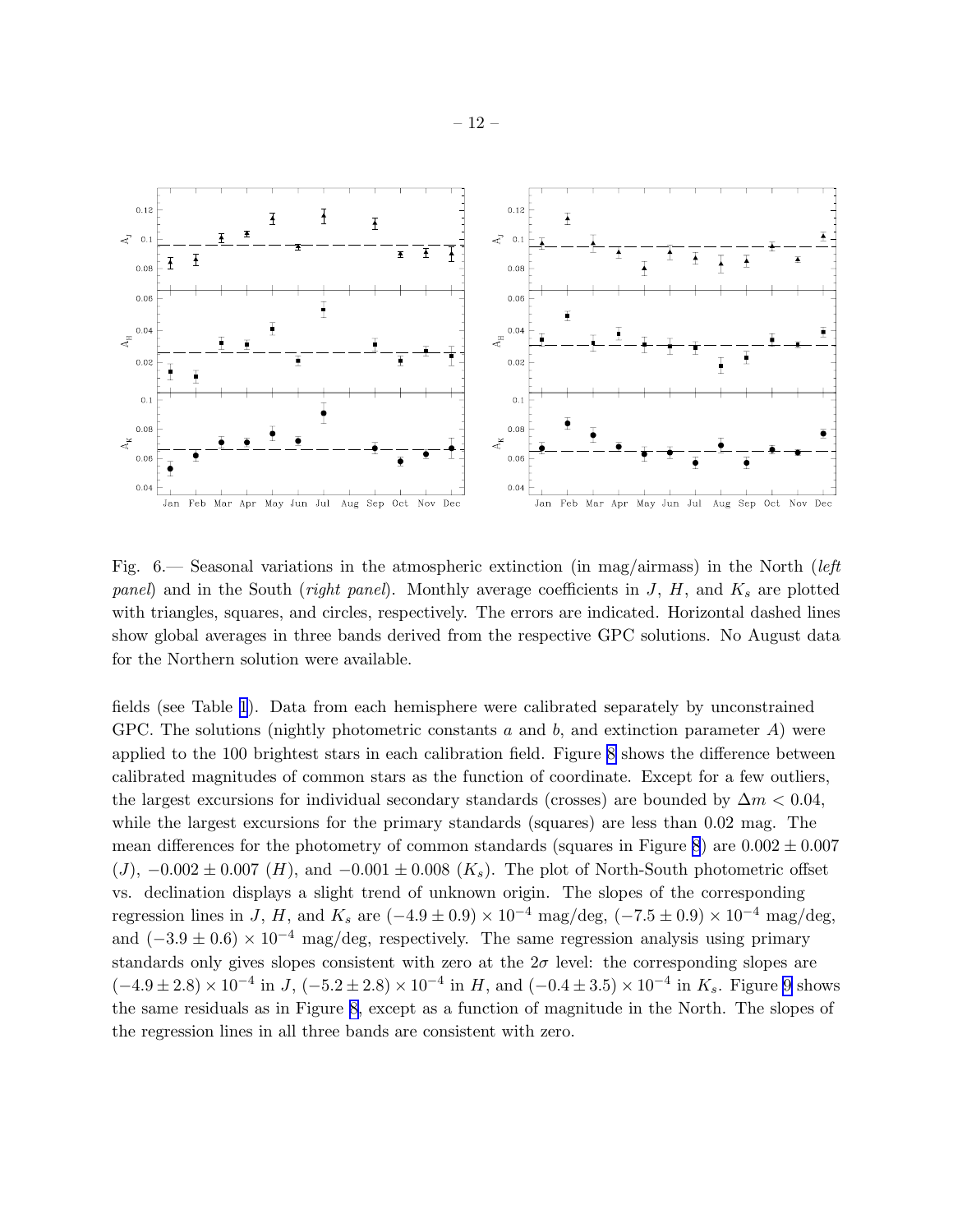<span id="page-14-0"></span>

Fig. 7.— The difference between catalog and GPC magnitudes as a function of catalog magnitude for primary standards. Symbols represent  $J, H$ , and  $K_s$  magnitudes (crosses, triangles and squares, respectively). Most data points differ from zero by less than 0.02 mag. Note the absence of any trends over the entire magnitude range.

# *3.3.2. Temporal Stability*

To analyze the temporal stability, we consider the difference between calibrated and fiducial magnitudes of primary standards as a function of time. Specifically, we calculate the difference 'calibrated-fiducial' for all primary standards observed on a given night and plot the average difference. Figure [10](#page-17-0) shows the corresponding differences in all three bands for Northern and Southern hemispheres. The figure, which essentially indicates the long-term stability of the global calibration, shows a very small temporal variation in the photometry of the primary standards. The amplitude of the variations is less than 1%.

# 4. Summary

• We have presented a global photometric calibration procedure and applied it to more than a year of 2MASS calibration data. Exploiting the fact that the observed nightly zeropoint drift is linear, one can simultaneously calibrate the photometry of fiducial standards and any number of tracer stars. The solution is found by using a standard least squares algorithm and is *globally* optimized, in the sense that it is best solution for *all* survey fields and nights. The solution does not presume a priori knowledge of the magnitudes for any of the stars,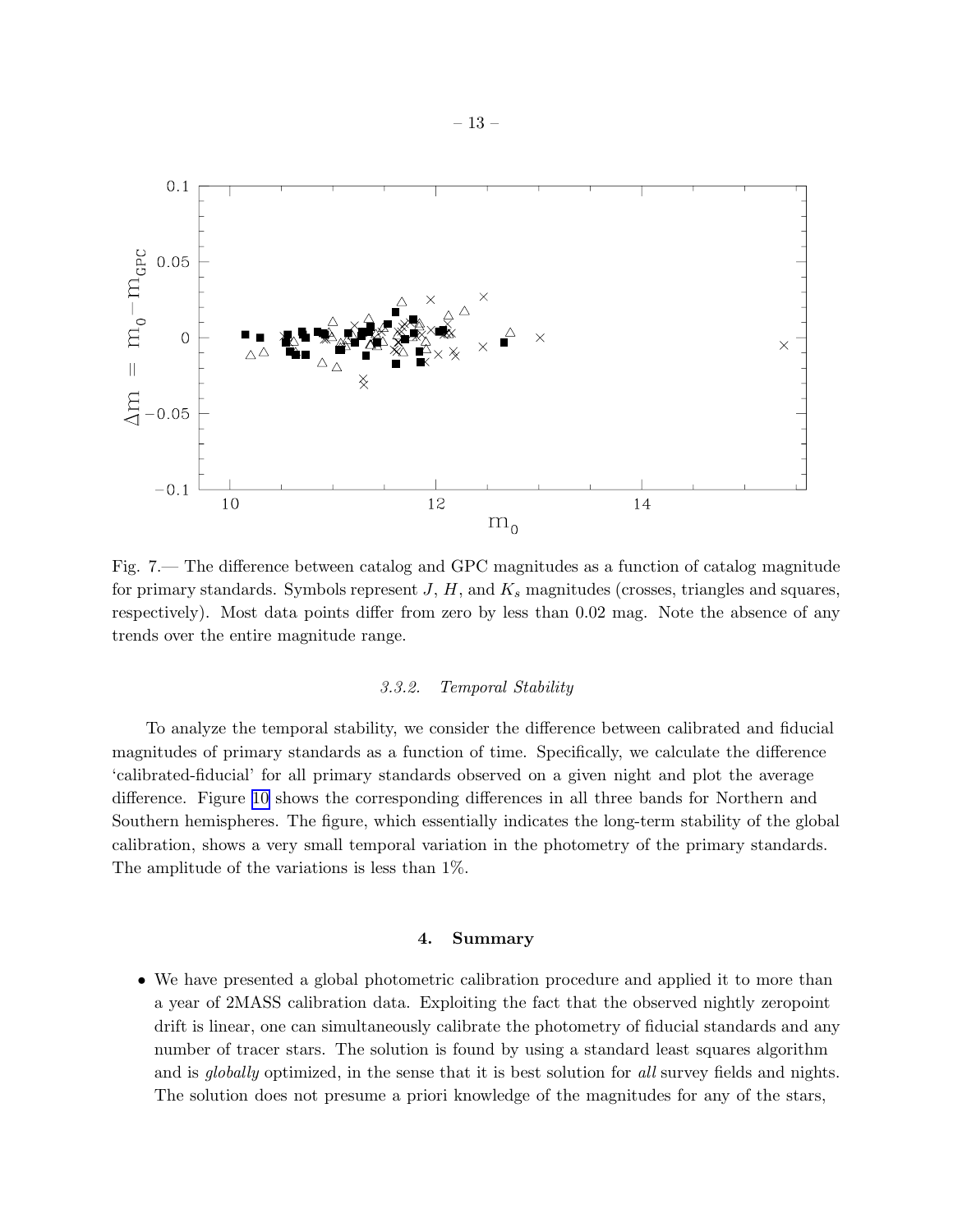<span id="page-15-0"></span>

Fig. 8.— 'North-South' difference between calibrated magnitudes of stars in common fields as a function of right ascension (*left panel*) and declination (*right panel*). Crosses represent field stars, squares represent primary standards. Clusters of points are calibration fields. Due to elongated shape of calibration fields in latitude, the clusters are more dispersed in the right panel. Dotted horizontal lines are drawn at  $\Delta_m = \pm 0.04$ , dashed line is at zero.

but instead produces the optimal set of relative magnitudes. A constant offset is determined by averaging the differences between the calibrated and catalog magnitudes for the primary standards.

- The photometry of the primary and two tracer stars per field is transferred to the 100 brightest non-variable stars in each field. With a  $\sigma$ -threshold, we select a low-dispersion sample of 2177 candidate secondary standards to accompany the set of primary 2MASS standards. The selected secondaries fall in the magnitude range  $9.0 \lt J \lt 14.5$ ,  $9.0 < H < 13.9, \, 9.0 < K_s < 13.7.$
- Using the global solution, we derive the atmospheric extinction. The global averages are  $A_J/A_H/A_{K_s} = 0.096/0.026/0.066$  (North), and  $A_J/A_H/A_{K_s} = 0.092/0.031/0.065$  (South). The averages are consistent with previous work at the  $2\sigma$  level.
- Seasonal variations in the atmospheric extinction are analyzed. The amplitude of the variations is approximately 0.02 mag/airmass and is consistent with the behavior expected from variations of the water vapor content in the atmosphere.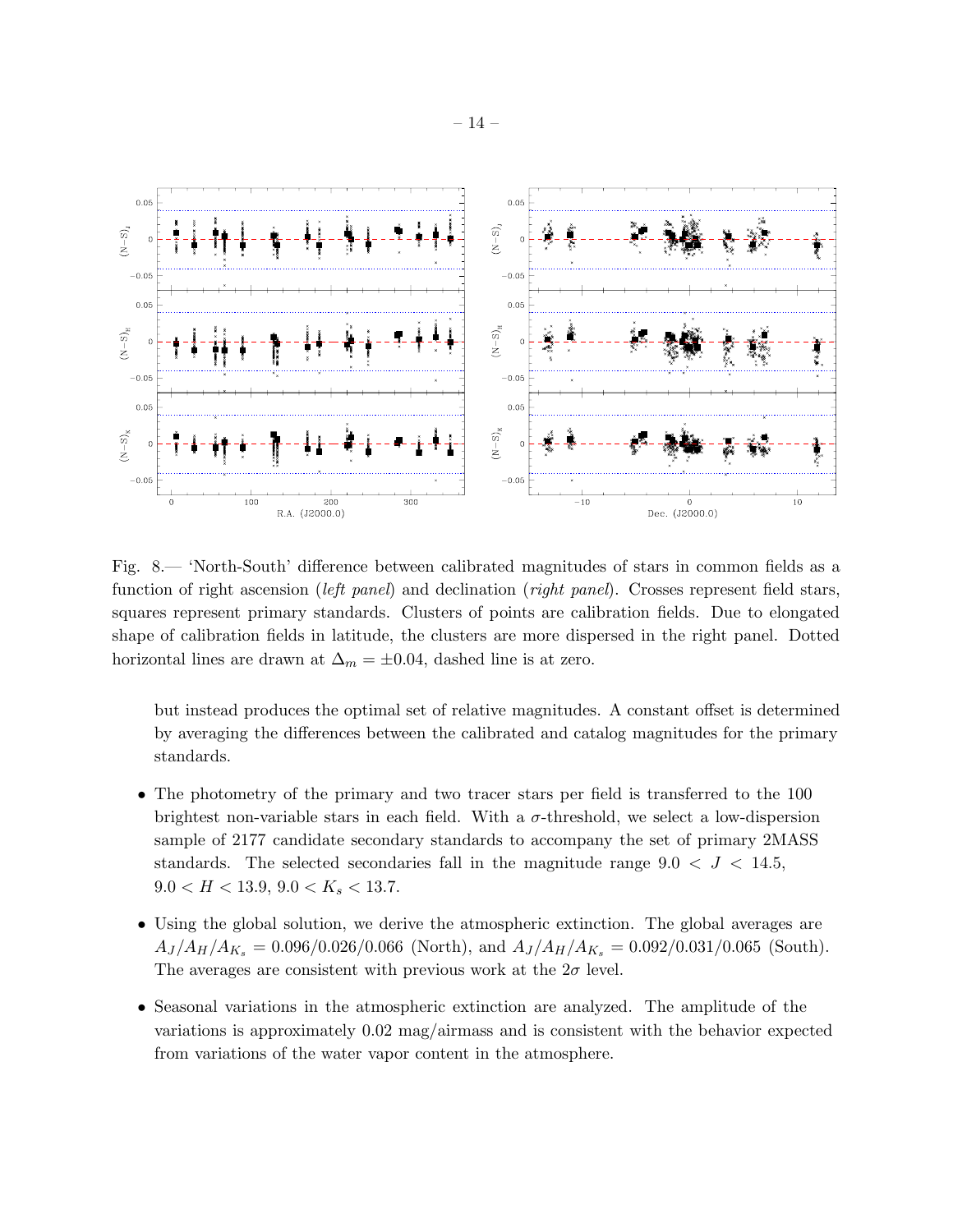<span id="page-16-0"></span>

Fig. 9.— Difference (in magnitudes) between Northern and Southern solutions as a function of Northern magnitude. The notations are the same as in Figure [8.](#page-15-0)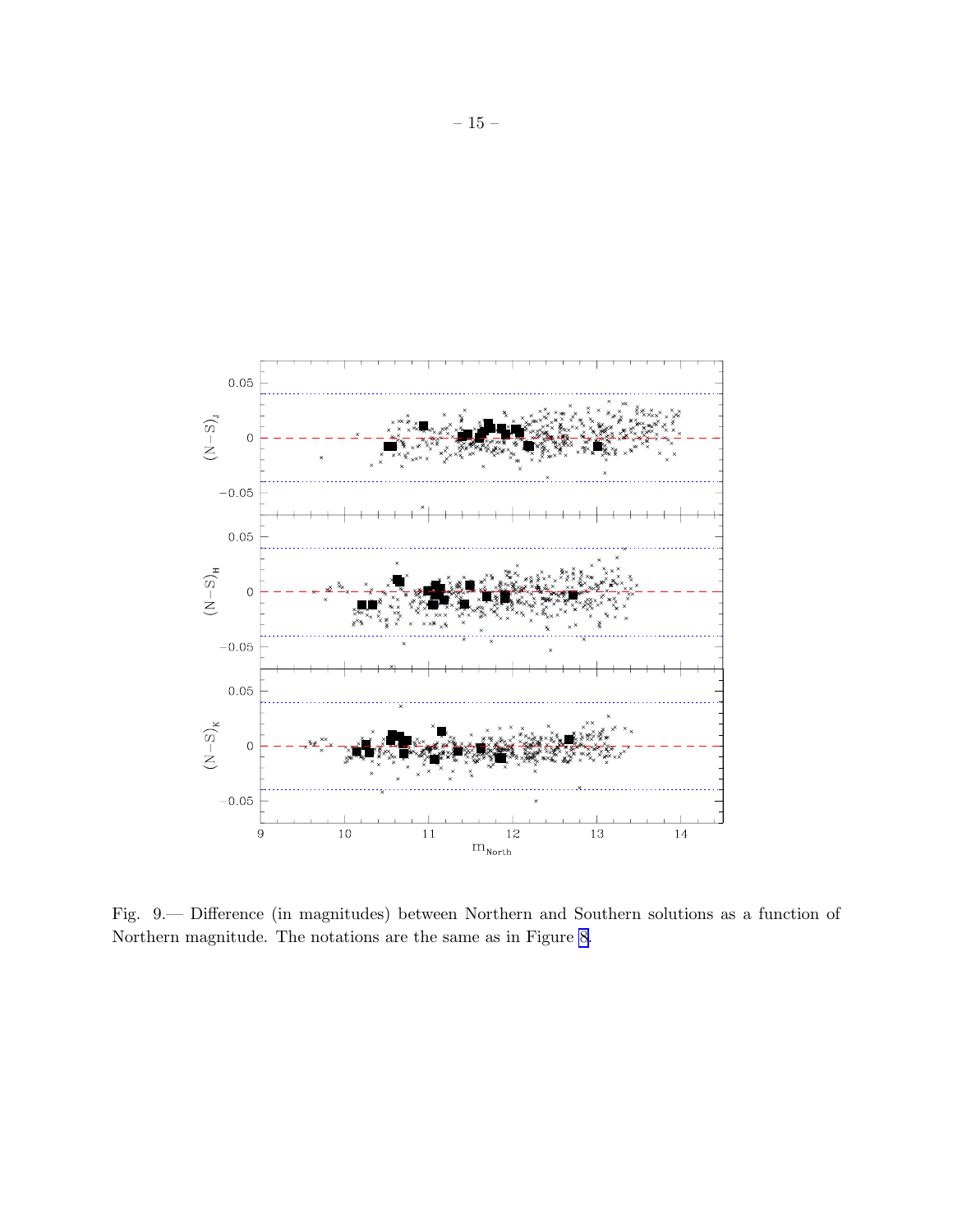<span id="page-17-0"></span>

Fig. 10.— Difference between calibrated and fiducial magnitude for primary standards as a function of time for Northern (*left panel*) and Southern (*right panel*) solutions. Each survey night is represented by a single point which displays the average difference for all standards observed on that night.

#### Acknowledgements

The authors would like to thank the IPAC staff for preparing the tapes with calibration data and for their assistance with the study. SN and MDW acknowledge funding through a NASA/JPL grant to 2MASS Core Project science. RMC, SLW and JEG acknowledge support from the Jet Propulsion Laboratory, which is operated under contract from NASA by the California Institute of Technology. This publication makes use of data products from the Two Micron All Sky Survey, which is a joint project of the University of Massachusetts and the Infrared Processing and Analysis Center, funded by the National Aeronautics and Space Administration and the National Science Foundation.

# REFERENCES

Casali, M. & Hawarden, T. 1992, JCMT-UKIRT Newsl., No. 4, 33

Greenbaum, A. 1986, *Iterative Methods for Solving Linear Systems* (Philadelphia: SIAM)

Hall, D. S. & Genet, R. M. 1982, *Photoelectric Photometry of Variable Stars* (Fairborn, OH: IAPPP)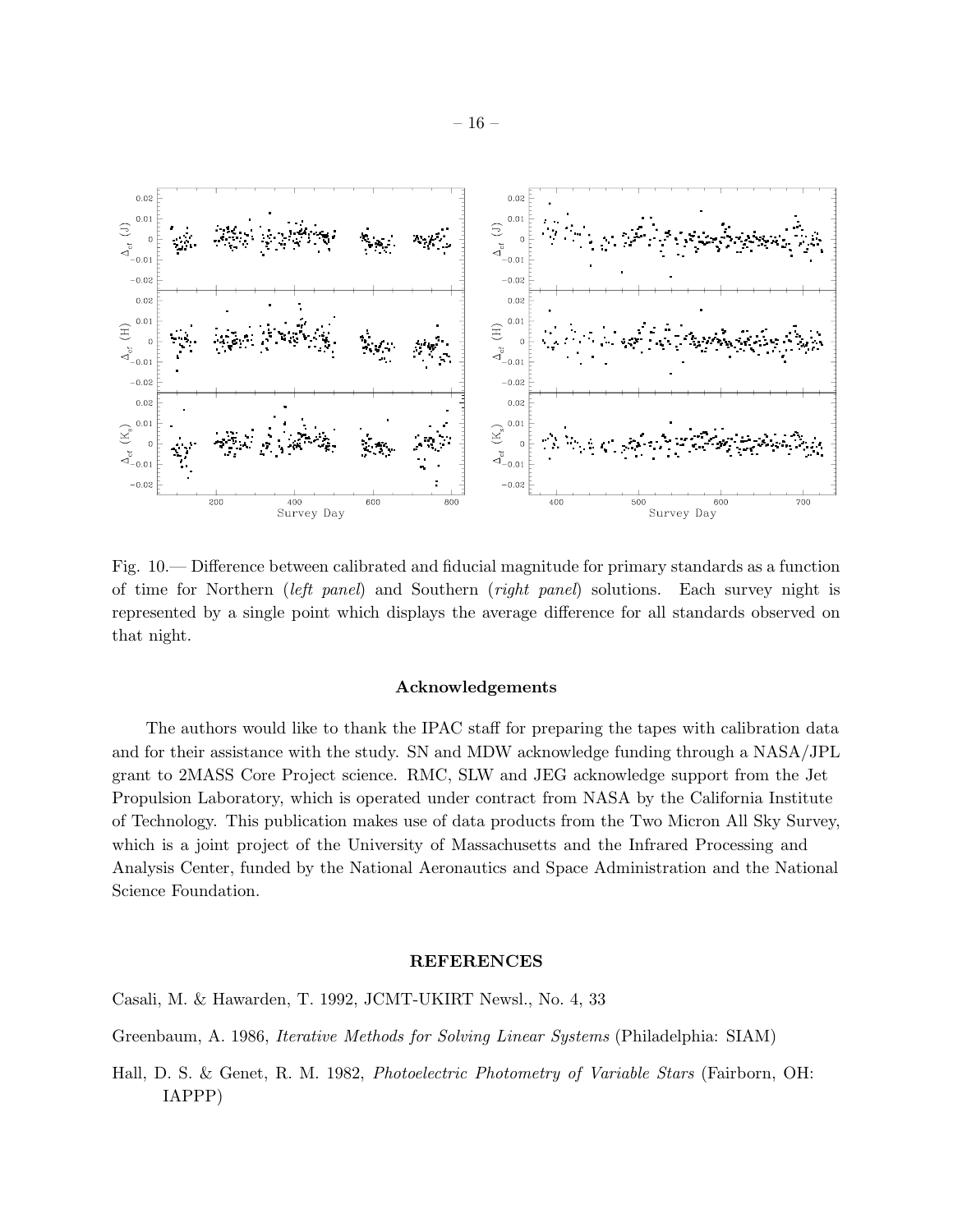<span id="page-18-0"></span>Lawson, C. L. & Hanson, R. J. 1995, *Solving Least Squares Problems* (Philadelphia: SIAM)

Manduca, A. & Bell, R. A. 1979, PASP, 91, 848

Mountain, C. M., Leggett, S. K., Selby, M. J., and Zadrozny, A. 1985, A&A, 150, 281

Persson, S. E., Murphy, D. C., Krzeminski, W., Roth, M., Rieke, M. J. 1998, AJ, 116, 2475

#### A. Least Squares

The set of equations [\(2\)](#page-5-0) represents a linear least squares (LLS) problem. The general LLS problem is well-documented in the literature (e.g., Lawson & Hanson 1973, Greenbaum 1986) and has many professional codes available for its solution. Written in the matrix form, the mathematical model for the GPC is

$$
\Phi \mathbf{x} = \mathbf{b},\tag{A1}
$$

where  $\Phi$  is the design matrix, **x** is the parameter vector and **b** is the vector of observed (instrumental) magnitudes. The parameter vector x consists of the magnitudes of the fiducial standards in each field, followed by the magnitudes of the tracer stars for each field, followed by the photometric nightly constants a, b for each night and the atmospheric extinction coefficient  $A$ :

$$
\mathbf{x}^T = \left( m_1^{std}, \dots, m_k^{std}, m_{11}^0, \dots, m_{\mu 1}^0, \dots, m_{1k}^0, \dots, m_{\mu k}^0, a_1, \dots, a_n, b_1, \dots, b_n, A \right),
$$
 (A2)

where  $k$  denotes the total number of calibration fields and  $n$  denotes the total number of observation nights. The number of tracers in the field is  $\mu$  (the same number of tracers in each field is used). The design matrix  $\Phi$  has the following structure:

$$
\Phi = \left(\begin{array}{cccccc} k \text{ standards} & \mu \times k \text{ tracers} & n \text{ nights} & n \text{ nights} \\ \overbrace{1,0,\ldots,0} & \overbrace{0,0,\ldots,0} & \overbrace{1,0,\ldots,0} & \overbrace{\Delta t_{jn},0,\ldots,0} & X_{jn}-1 \\ 0,1,\ldots,0 & 0,0,\ldots,0 & 1,0,\ldots,0 & \Delta t_{jn},0,\ldots,0 & X_{jn}-1 \\ 0,1,\ldots,0 & 0,0,\ldots,0 & 0,1,\ldots,0 & 0, \Delta t_{jn},\ldots,0 & X_{jn}-1 \\ \ldots & \ldots & \ldots & \ldots & \ldots & \ldots \\ 0,0,\ldots,0 & 1,0,\ldots,0 & 1,0,\ldots,0 & \Delta t_{jn},0,\ldots,0 & X_{jn}-1 \\ \ldots & \ldots & \ldots & \ldots & \ldots & \ldots \end{array}\right)
$$

The tracer stars are grouped by the fields, i.e. after the fiducial standards, there are n tracers from the first field, then there are  $n$  tracers from the second field, and so on. There is a single unity in the first  $k(\mu+1)$  columns of each row of the design matrix, representing the observation of either the fiducial standard or a tracer star. The subscript  $j$  denotes the time offset from the midnight on the night n. The dimensions of the matrix are  $N \times M$ , where N is the total number of observations of all fiducial standards and tracers, and  $M = k(\mu + 1) + 2n + 1$  is the number of free parameters.

This preprint was prepared with the AAS L<sup>AT</sup>EX macros v4.0.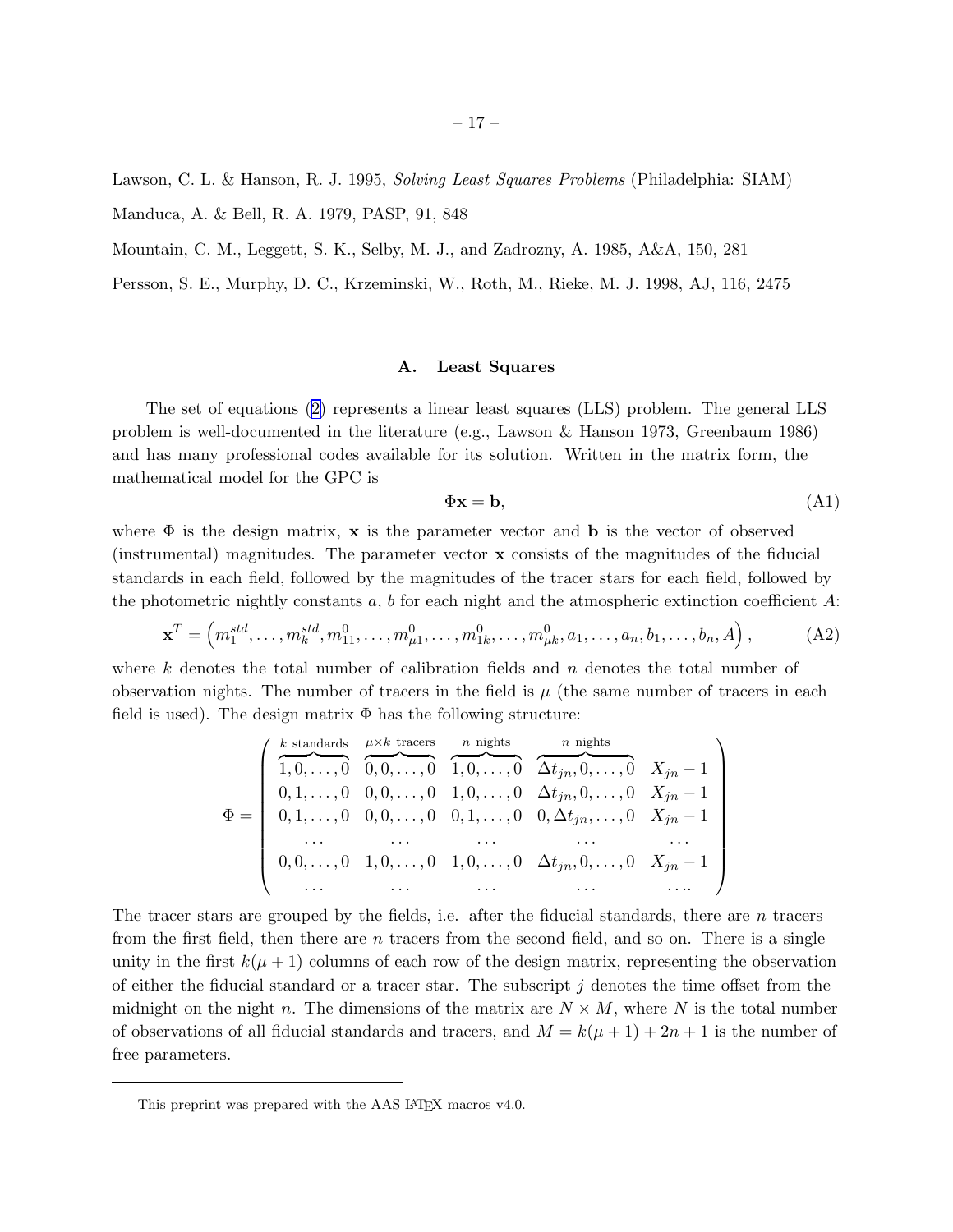#### A.1. Constrained Scheme

<span id="page-19-0"></span>The least squares solution of the equations [\(2\)](#page-5-0) is globally optimal (i.e., it minimizes rms), but, generally speaking, has an arbitrary offset from the true magnitude:

$$
\left(m_{ik}^{\lambda,0}\right)_{true} = \left(m_{ik}^{\lambda,0}\right)_{sol} + K_{ik}.\tag{A3}
$$

To produce the optimal solution without the arbitrary additive constant  $K_{ik}$  one has to set the magnitudes of the fiducial standards as fixed points of the GPC. This results into GPC with constraints, where the constraint equations are:

$$
m_{ijkn}^{std} = m_{ik}^{std,0} \tag{A4}
$$

(the superscript std denotes the fiducial standards in the fields). In the matrix form, the calibration problem with constraints is written as

$$
\Phi \mathbf{x} = \mathbf{b},
$$
  

$$
C\mathbf{x} = \mathbf{d}.
$$

For this particular problem, the constraint equations (A4) result in the identity constraint matrix C, and the LLS problem with constraints is straightforward to solve using, e.g., orthogonal basis for the null space of the constraint matrix (Lawson & Hanson 1973, Ch. 20). The GPC with fixed points derives the globally optimal solution which is the closest to the listed magnitudes of the fiducial standards.

#### B. Secondary Standards

Below, we present a sample table of 2MASS secondary standards, which includes the primary and some of the secondaries for the field 90021. The primary standard is the first star listed in each field in Table [3](#page-20-0). Columns in the table are  $\alpha_{J2000}$ ,  $\delta_{J2000}$  coordinates of the stars, the globally calibrated  $JHK<sub>s</sub>$  magnitudes with the corresponding uncertainties, and the number of observations (i.e. individual scans) in each band. The positions of the secondaries are accurate with respect to the ICRS to  $< 0.5''$  rms. Finding charts for the secondaries can be obtained by using 2MASS Visualizer  $\,$  tool at <code><http://irsatest.ipac.caltech.edu:8001/applications/2MASS/ReleaseVis/> $^5$ .</code> The full table of candidate secondary standards in all calibration fields is available from FTP archives at <ftp://nova.astro.umass.edu/pub/nikolaev/>, or at <ftp://anon-ftp.ipac.caltech.edu/pub/2mass/globalcal/>.

<sup>&</sup>lt;sup>5</sup>Finding charts are available only for calibration fields which are covered by the Second Incremental Data Release